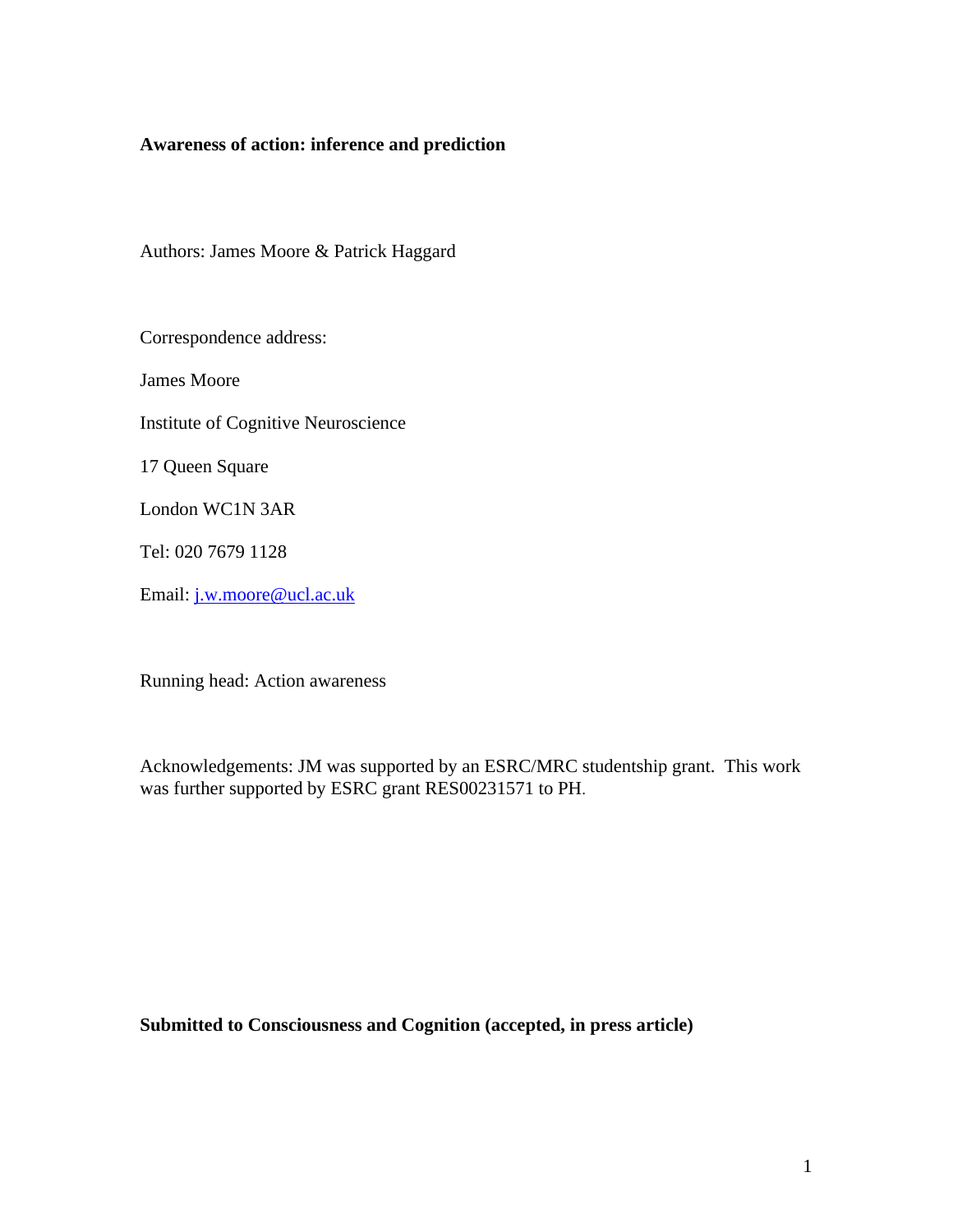## **Abstract**

This study investigates whether the conscious awareness of action is based on predictive motor control processes, or on inferential "sense-making" process that occur after the action itself. We investigated whether the temporal binding between perceptual estimates of operant actions and their effects depends on the occurrence of the effect (inferential processes) or on the prediction that the effect will occur (predictive processes). By varying the probability with which a simple manual action produced an auditory effect, we showed that both the actual and the predicted occurrence of the effect played a role. When predictability of the effect of action was low, temporal binding was found only on those trials where the auditory effect occurred. In contrast, when predictability of the effect of action was high, temporal binding occurred even on trials where the action produced no effect. Further analysis showed that the predictive process is modulated by recent experience of the action-effect relation. We conclude that the experience of action depends on a dynamic combination of predictive and inferential processes.

**Keywords**: Action, Intention, Action effects, Time judgment, Awareness, Agency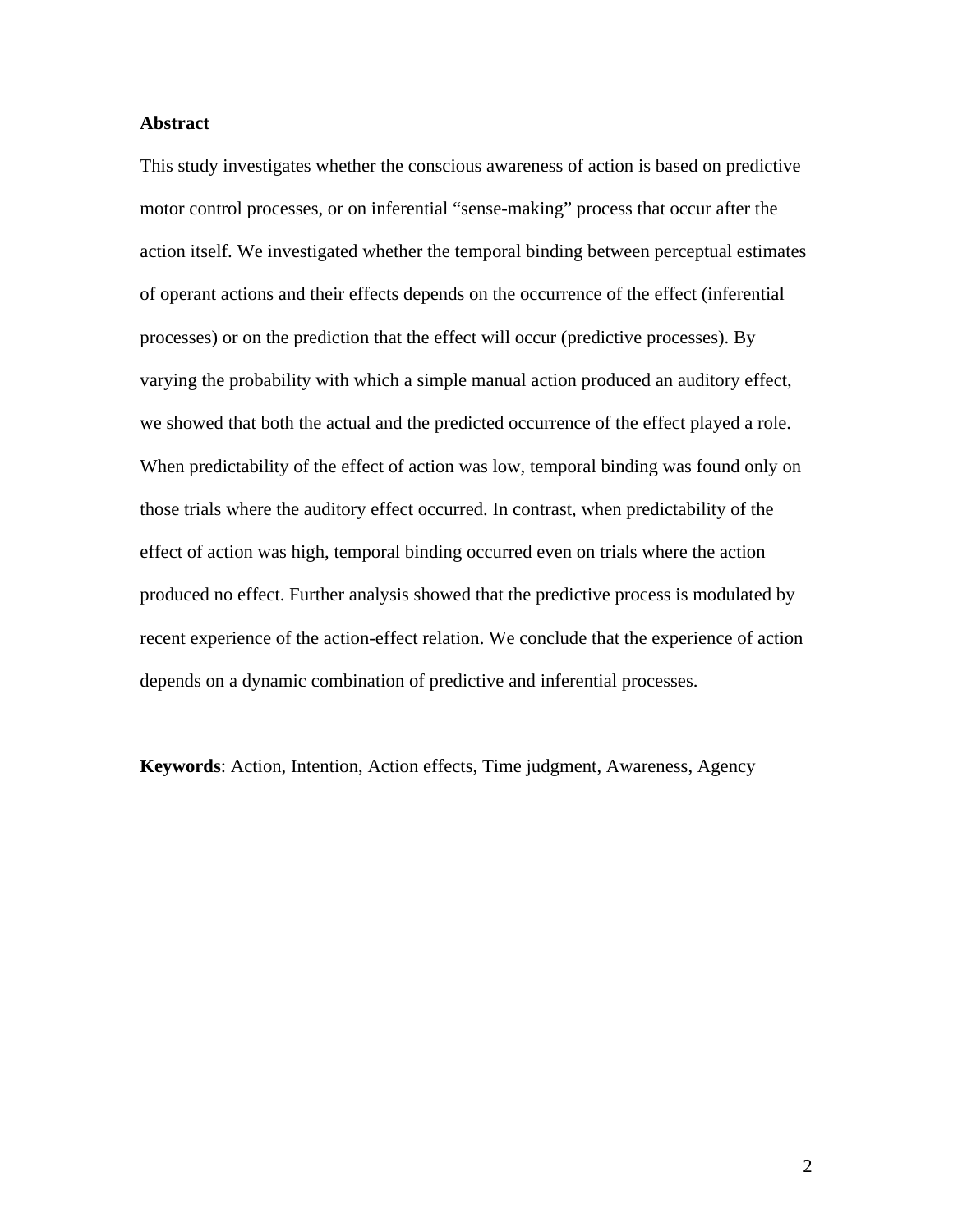## **Introduction**

Operant or instrumental actions are those that are causally related to certain outcomes (Thorndike, 1911). The ability to make operant actions which manipulate and control the external environment is of great significance in the evolution of the mind: operance has made us masters of the environment, not enslaved by it.

Operant actions are frequently explained in terms of an agent's intentions, carried out in order to satisfy particular desires or needs (Dickinson, 1994). In humans, they often involve a conscious representation of both the desired or goal state, and a conscious intention to achieve it. The explanatory framework for operant action implies that such actions are internally generated, rather than responses to external stimuli. They thus have intimate relationship with consciousness and the Self.

Recent research has focussed on the epistemic content and neural origins of the experience of action. One recent account proposes that the awareness of action arises from predictive motor control processes (Blakemore, Wolpert, & Frith, 2002). On this position, we may be aware of motor predictions made by the 'forward model' component of the motor control system (for review see Wolpert & Ghahramani, 2000).

Support for this position comes from a number of sources. For example, Fried et al (1991) stimulated the supplementary motor area in humans as part of an exploratory procedure prior to neurosurgery. At low levels of electrical stimulation, patients reported having an urge to move. When stimulation was increased, they actually performed the urged movement. More direct evidence comes from amputee patients experiencing phantom limb phenomena. Such patients will feel that they can voluntarily move and control the amputated limb (Ramachandran & Hirstein, 1998). Blakemore, Wolpert and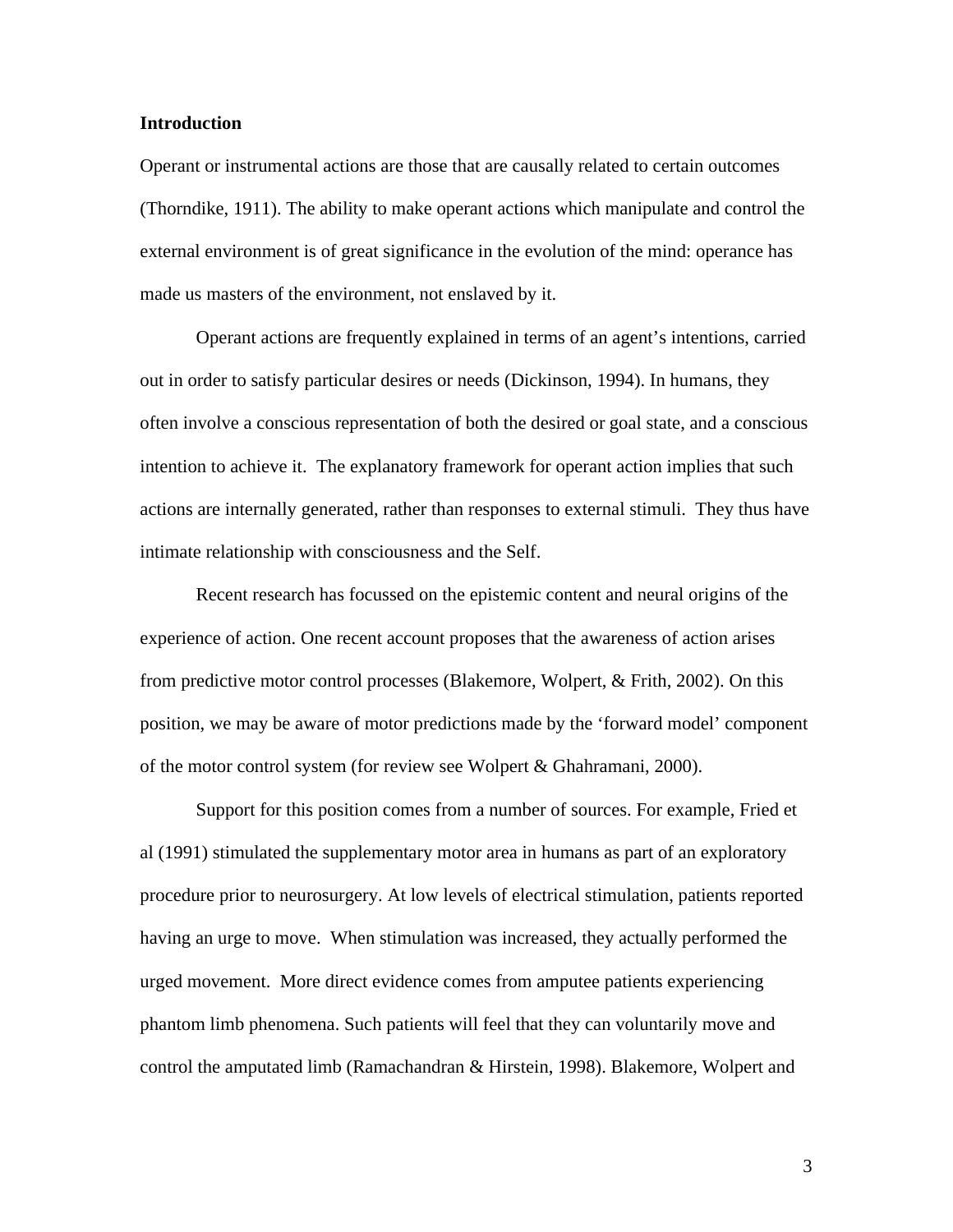Frith (2002) suggest that this phenomenon arises because conscious awareness of action is based not on actual limb position, but on the *predicted* limb position, derived from efferent commands. On this view, we have internal motoric information about our actions, which is, at least in part, available to conscious awareness.

An opposing view holds that our conscious awareness of action is subserved by an inferential process. On this view, we use sensory evidence to 'make sense' of our actions and their antecedent/ subsequent events (e.g. Wegner & Wheatley, 1999; Wegner, 2002).

Wegner and Wheatley (1999) fooled participants into perceiving movements performed by a confederate as self-generated. They achieved this by priming participants with thoughts relevant to a subsequent movement made by the confederate. This finding suggests that we are not intrinsically informed of our actions, and instead rely on an inferential process to make sense of them. The inferential process would generate the experience of action by accumulating sensory evidence about actions in the same way that other perceptual/inferential processes rely on sensory evidence about external events. Crucially, the inferential view does not give any special role to efferent information internal to the motor system in generating the experience of action. Wegner and Wheatley identify three principles of *priority, consistency*, and *exclusivity* that underlie the inferential processes of action experience. They argue that when a thought occurs prior to an action, is consistent with the action, and the action has no plausible alternative cause, then we experience the feeling of consciously willing the action.

Further support for the inferential account of action awareness comes from a study by Johansson, Hall, Sikstrom, and Olsson (2005). They presented participants with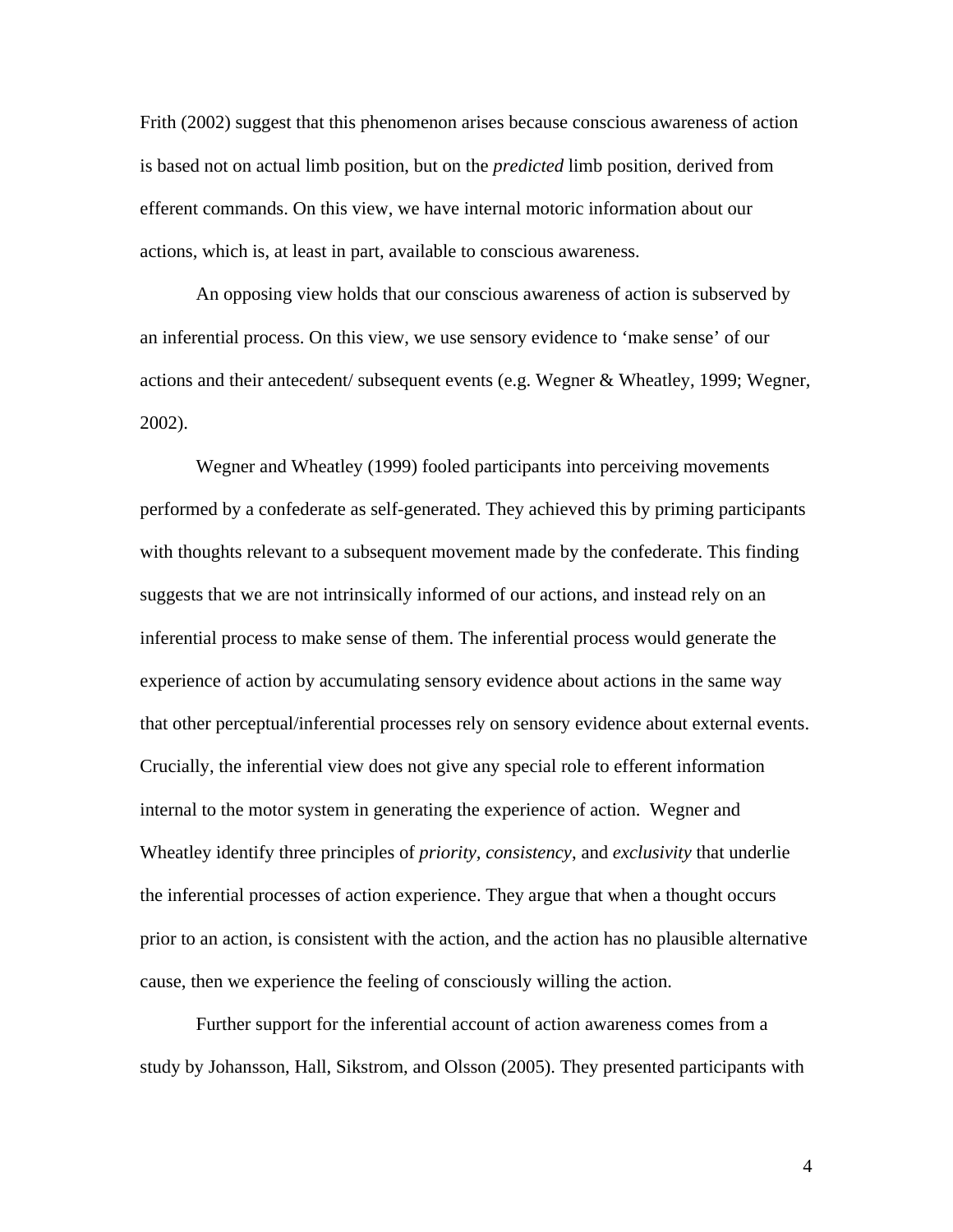photographs of two faces, and the participants had to choose which of the two was more attractive. The 'chosen' photograph was then re-presented to the participant, and they were asked to justify their decision. Johansson et al covertly manipulated the relationship between the choice and the photograph subsequently presented by swapping the chosen and non-chosen cards. They found that when there was a mismatch between initial choice and actual outcome (i.e., when the cards were swapped) participants would nevertheless offer a justification for a choice they had not in fact made. The participants appeared to infer that they had chosen a card from the fact that it was subsequently re-presented, and proceeded to retrospectively invent the reasons for their choice. Again, this suggests that we are not intrinsically informed of our actions and their consequences, and that instead we build up an account of our actions based on current evidence.

There are two principle ways to distinguish between the predictive and inferential accounts of action awareness. First, the two accounts differ *epistemologically*, because predictive efferent information is necessarily intrinsic to the agent. The inferential account suggests that "we are not intrinsically informed of our own authorship" (Wegner, 2002, p. 218), and instead, we represent our actions using general cognitive mechanisms for inferring information about events. Second, the two accounts differ in their *chronometric* implications. Predictive processes contribute to action awareness only before action. Inferential processes will typically contribute after action, when external information about the action becomes available. However, Wegner has suggested that the inferential system may also contribute prior to movement onset (see Wegner, 2002, footnote 3, p. 68).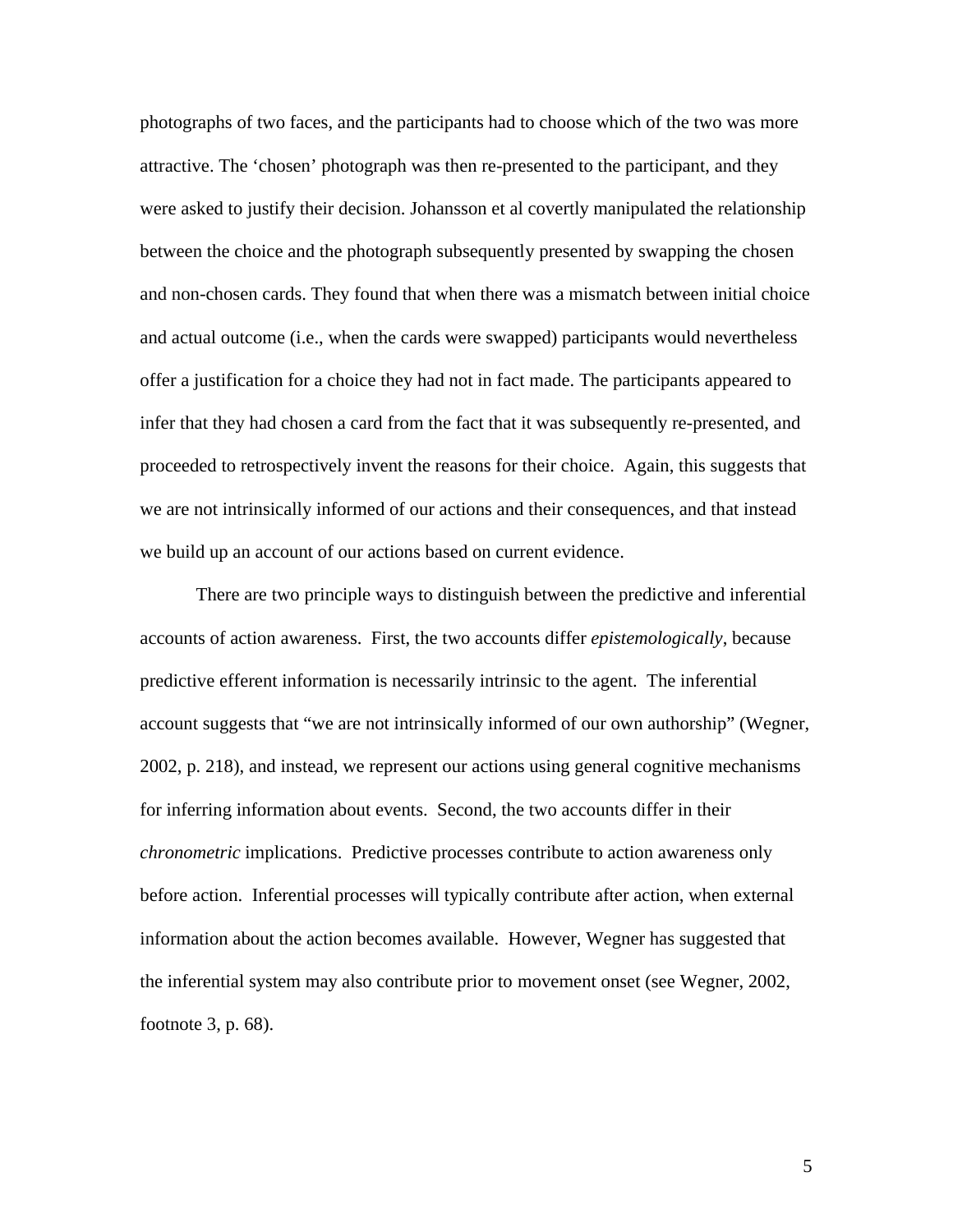We have used the intentional binding effect (Haggard, Aschersleben, Gehrke, & Prinz, 2002; Haggard, Clark, & Kalogeras, 2002) to measure the extent to which experiences of action are influenced by subsequent effects. In the intentional binding paradigm, participants perform a keypress at a time of their choosing, which in turn causes a tone to sound 250msec later. This creates an operant context because the participant causes the tone. Participants judge either the time of their keypress or the time at which they heard the tone, in separate blocks of trials. In previous studies, participants judged the time of actions followed by tones to be later than the time of actions in a control block which were not followed by tones (Haggard, Clark, & Kalogeras 2002; Haggard  $\&$  Cole, in press). They also judged the time of tones produced by their own actions as earlier than the time of tones in a control block which occur at similar random latencies in the absence of any voluntary action. In this way, there is a perceived temporal attraction between operant actions and their effects. Since this attraction was found for voluntary but not involuntary actions, it was called 'intentional binding' (Haggard, Clark, & Kalogeras, 2002). The intentional binding paradigm is thus an implicit measure of the sense of agency. In particular, the intentional binding effect suggests that the experience of a voluntary action reflects wider, contextual factors, viz the effects that the action has in the external environment. Awareness of an individual action depends on a more general sense of agency.

Here we have investigated the link between action awareness and agency in more detail, by manipulating the relation between actions and their external effects, as part of the experimental design. This manipulation serves to clarify the contributions of predictive and inferential processes to action awareness and to the more general sense of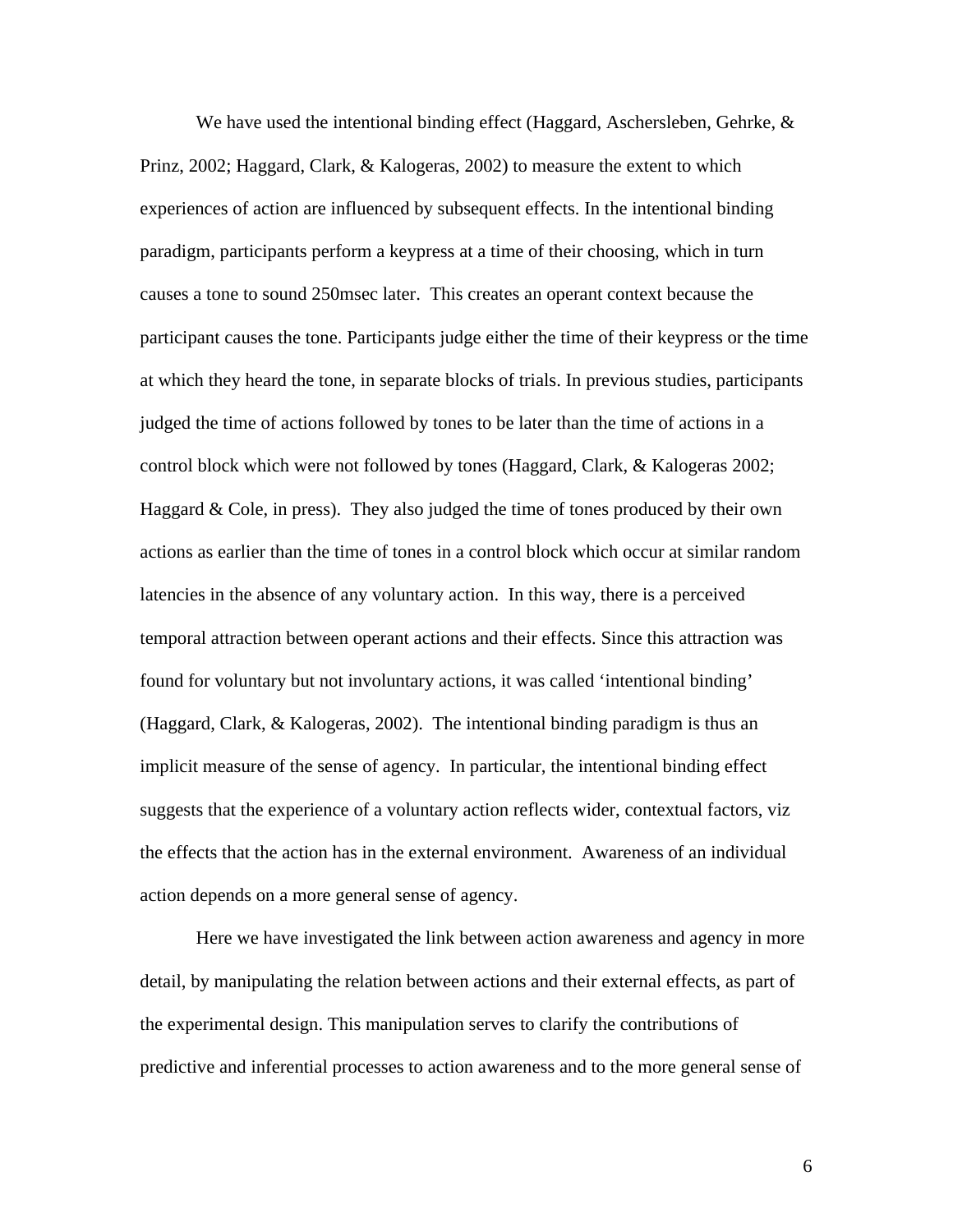agency. Specifically, we asked whether the shift of the action towards the tone, as seen in the intentional binding effect, occurred only on those trials where the effect actually occurred, or whether it also occurred on trials where a tone was merely predicted to occur but did not. The former result would imply that the actual occurrence of the tone lead to retrospective postdiction of action awareness. The latter result would imply that the prediction of the tone was sufficient to influence conscious awareness of operant action. We also investigated the origin of the putative predictive processes by investigating whether the perceived time of actions depended on recent experience of the operant relation on the immediately preceding trials.

#### **Method**

#### *Participants*

10 right-handed individuals (9 female, 1 male; aged 18-31 years; mean 23 years) took part in the study. They were tested individually in a designated testing room over two one-and-a-half hour sessions, each on separate days.

#### *Procedure*

The experiment was based on that of Haggard, Clark, and Kalogeras (2002), and is shown in figure 1. On each trial participants were instructed to press a key with their right index finger at a time of their choosing which caused an effect (a tone) 250ms later. At the same time, a clock hand was rotating about a clock face at a rate of one revolution every 2560ms. After the tone's offset the clock hand continued rotating for a random time, and then stopped. The participant was then prompted to judge the position of the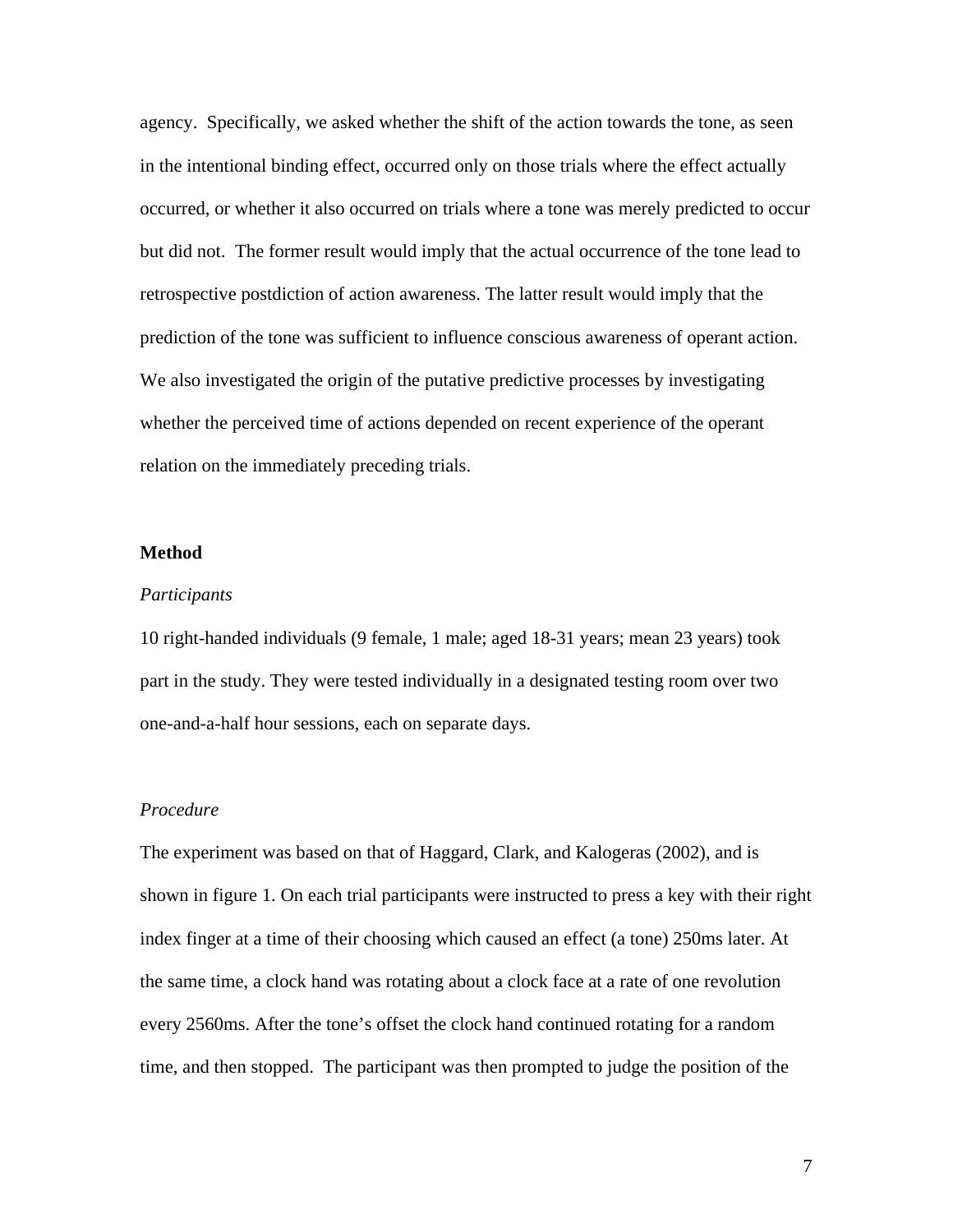clock hand at which they pressed the key, or the time at which they heard the tone. The participant entered the judgements using a keypad with their left hand. The judgements were blocked, so that in each condition the participant always judged just one of the two events.

In the current study we focus on awareness of action, rather than awareness of the subsequent tone. However, we reasoned that obtaining tone timing judgements on separate blocks was necessary to prevent subjects from ignoring the tones completely, and to encourage them to represent the relation between action and effect.

[Figure 1 about here]

In the current study, the probability of the action causing the tone was manipulated. In some conditions, 75% of actions were followed by tones; in other conditions, 50% of actions were followed by tones. For those blocks of trials in which subjects were asked to judge the time of tones, they were instructed to report a dummy value on trials where no tone in fact occurred. For blocks of trials in which subjects were asked to judge the time of actions, they did so on every trial irrespective of whether their action produced a tone or not.

The experimental procedure consisted of two sessions (lasting 1.5 hours each), completed on separate days. The blocks of trials each participant completed were spread equally over the two sessions. For each effect probability (50% and 75%), participants completed six blocks of action timing judgements, and six blocks of tone timing judgements in total. Further to this there were two baseline conditions. In the *baseline*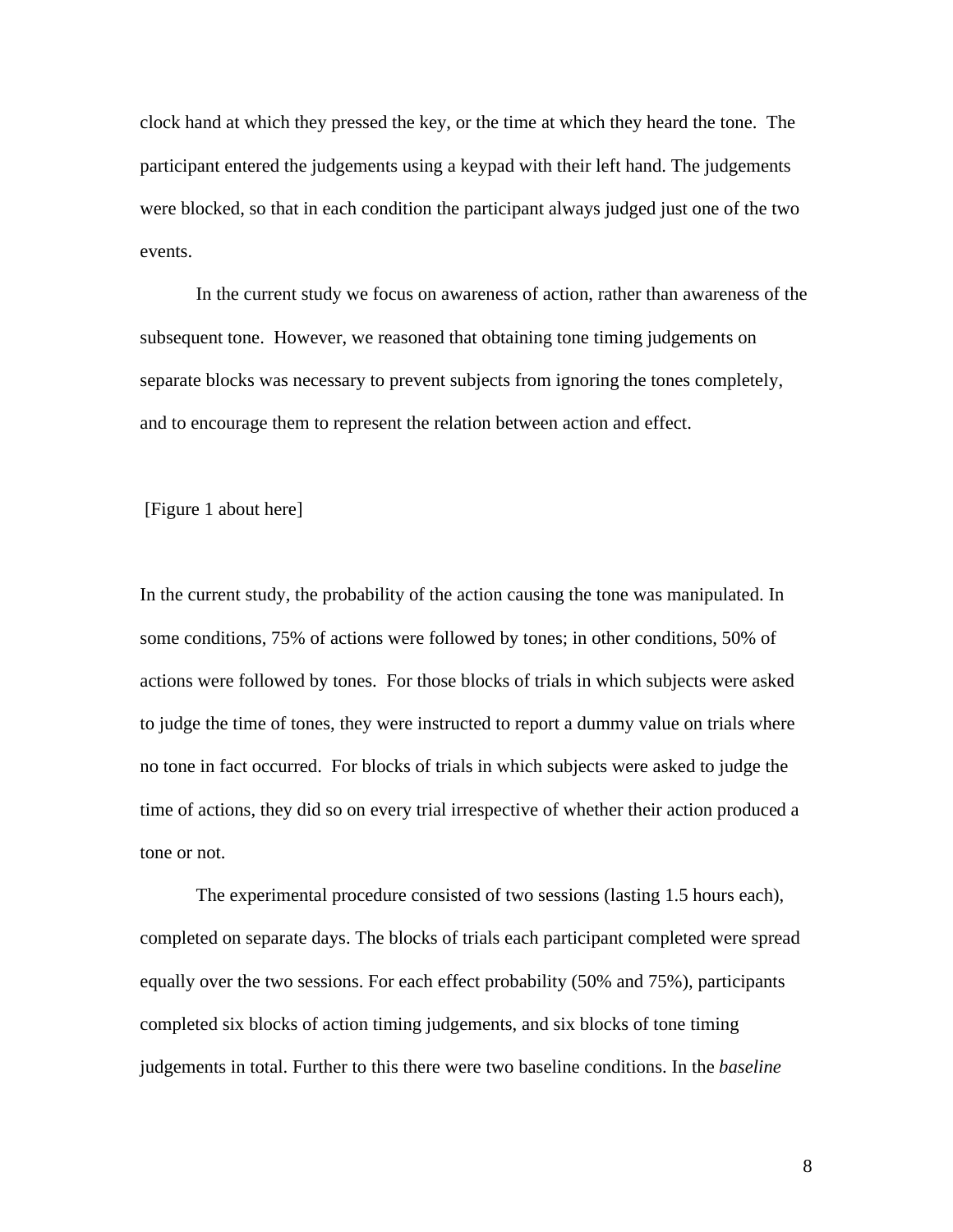*action condition* participants made a key press at a time of their choosing. This key press did not cause a tone, and participants simply had to judge the time of their key press in the absence of the effect. In the *baseline tone condition*, participants were instructed not to press the key and instead wait for a tone to sound at a random latency generated by the computer. Participants had to then judge the time of this tone in the absence of any action. Participants completed two blocks of baseline action trials, and two blocks of baseline effect trials in total.

Each block consisted of 32 trials. The effect probabilities to which participants were exposed were counterbalanced. Within this, the order of the action/ tone judgement blocks was randomised anew for each subject. Finally, the baseline conditions were randomly inserted into the running order between effect-probability conditions.

#### *Data analysis*

Our analysis focussed on the judgements of action, and estimates of the tone onset time are not considered here. Mean baseline-corrected estimates were obtained for action judgements for each participant. These were generated by subtracting judgements of actions in baseline conditions from the mean judgments of the same event in operant conditions. This procedure gives a measure of binding for actions. By convention a positive shift indicates a delay in the awareness of action in the direction of the effect. This shift is taken as an implicit measure of the extent to which the subject had the experience of agency.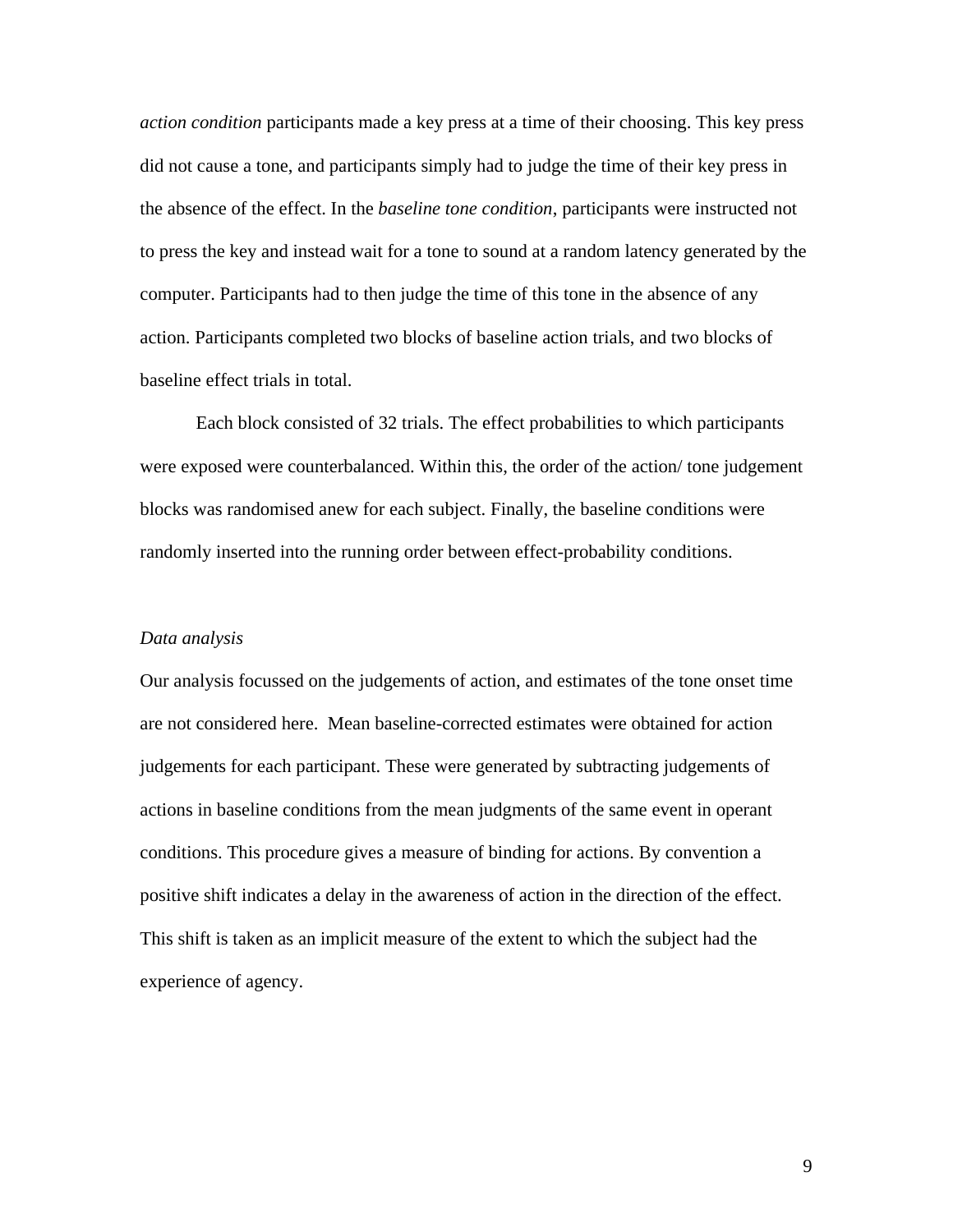## **Results**

The mean time estimates in each condition are shown in table 1.

## *Binding for actions*

Figure 2 shows the mean baseline-corrected estimates of the time of action. We first investigated whether the intentional binding effect was present for each trial type at each level of effect probability. Because the direction of the binding effect was predicted, onetailed tests were used. We performed 4 separate tests and therefore the one-tailed significance level was Bonferroni-corrected to 0.0125. In the 75% probability condition, binding was found for 'action only' estimates  $(t(9) = 4.81, p=0.005,$  one-tailed), and 'action + tone' estimates (t(9) = 2.99, p=.008). In the 50% probability condition, there was a trend towards binding for 'action + tone' trials in the 50% probability condition which came close to significance  $(t(9)$  2.42, p=0.019). However, no binding was found for 'action only' trials in the 50% probability condition  $(t(9) = .861, p = 0.206)$ . These preliminary analyses partly replicate previous reports of binding of actions towards subsequent effects, while suggesting possible differences between the conditions of our experimental design.

### [Figure 2 about here]

*Predictive and inferential influences on the conscious awareness of operant actions* We next compared the binding effects between conditions, to investigate the contribution of predictive and inferential processes to action awareness. A 2x2 ANOVA was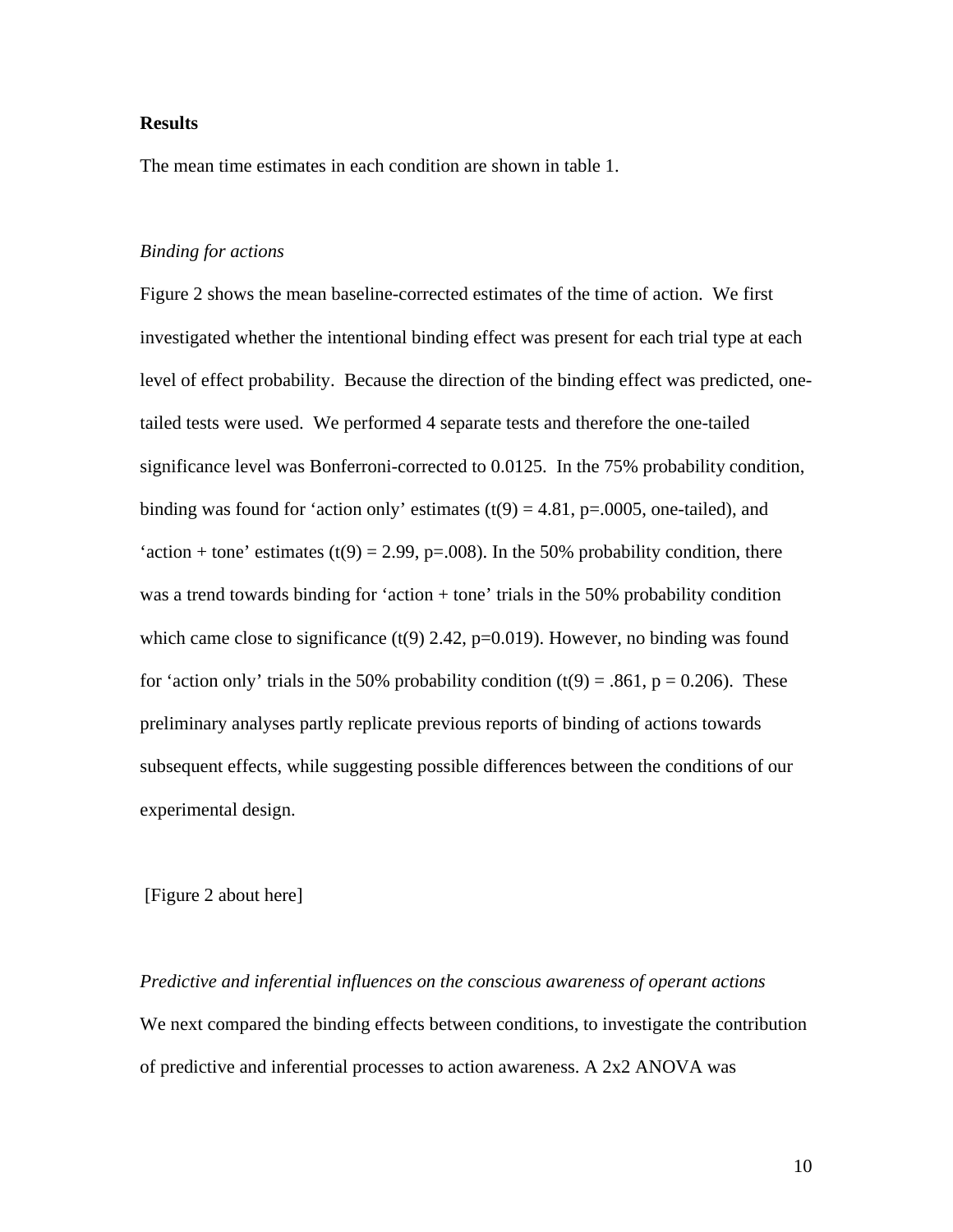conducted with factors of effect-probability (50%, 75%) and trial type ('action only', 'action + tone'). There was no main effect of effect-probability  $(F(1,9) = 1.84, MSE =$ 170.17, p= .208), or of trial type  $(F(1,9) = 1.38, MSE = 53.51, p = .271)$ . However, the analysis revealed a significant interaction  $(F(1,9) = 6.06, MSE = 47.60, p=.036)$ .

Simple effects t tests were used to investigate this interaction further. First, we found a significant difference between 'action only' estimates in the 50% and 75% conditions (t(9) = -2.33, SD = 14.89, p = .045). That is, actions which did not cause a tone in conditions where the tone was of high predictability (75% probability) were shifted towards the expected time of the tone's occurrence, whereas actions not causing a tone where the tone was of low predictability (50% probability) showed only a minimal shift (see Figure 2). This confirms the predictive account.

Second, in the 50% effect-probability blocks where predictability of tones was low, there was little shift towards the tone for 'action only' trials, yet there was a greater shift for 'action + tone' trials (see Figure 2). A planned paired sample t-test showed this difference to be significant (t(9) = 2.70, SD = 9.47, p= .024). This result is consistent with the inferential account.

No other pairwise differences between conditions were significant (75% probability 'action + tone' vs 'action only':  $t(9)$  -.792, SD = 10.24, p = .449, & 'action + tone' 50% vs. 75% probability: t(9) = -.049, SD = 14.62, p = .962).

# *The influence of recent experience on conscious awareness of operant action*

We performed an additional analysis to investigate the role of recent experience in binding of actions towards tones. The method for this analysis was taken from Whitney,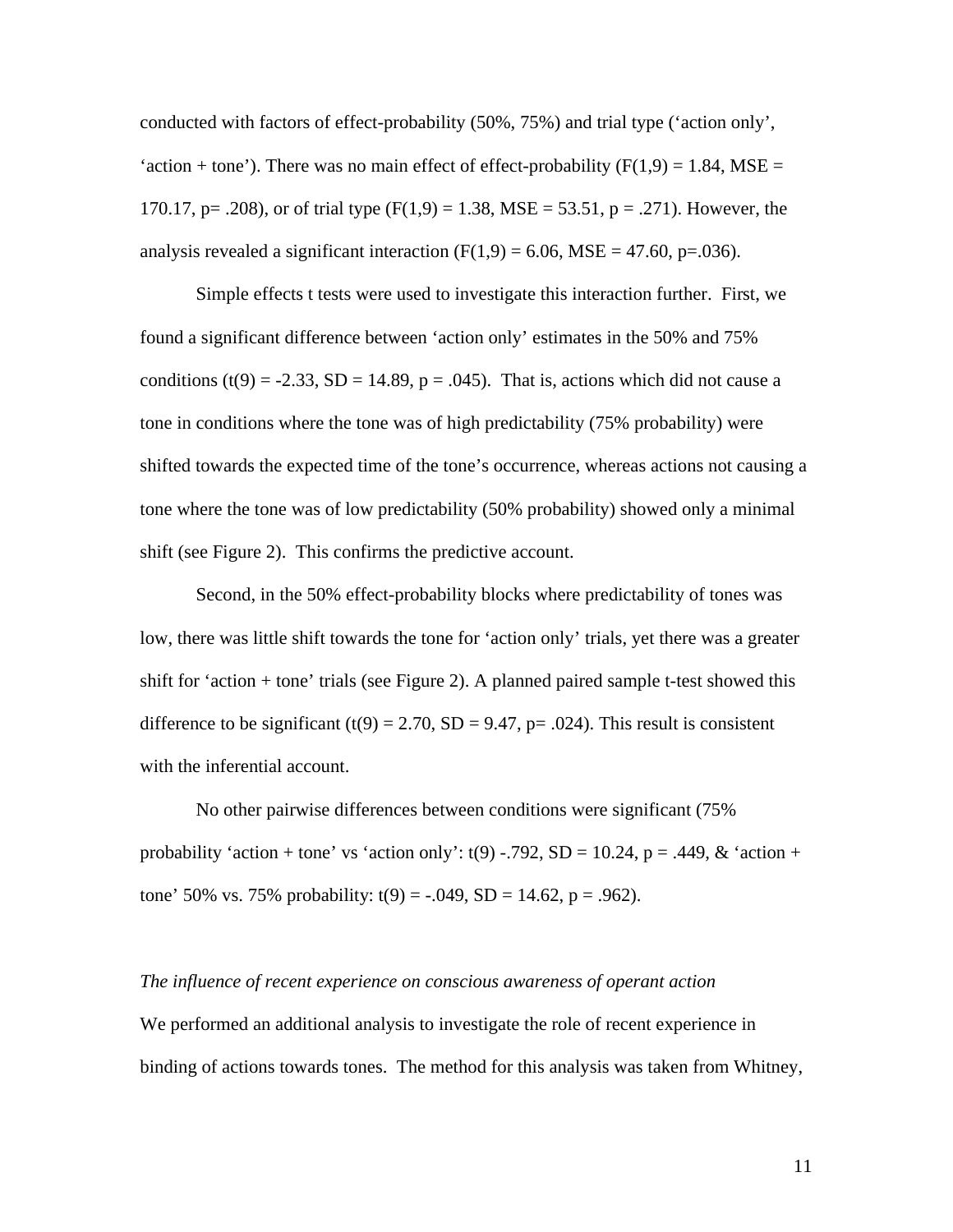Vetter and Wolpert (2001). First, we classified each trial according to how recently an 'action + tone' trial had previously been experienced. We restricted our analysis to trials for which just one of the previous three trials had involved 'action + tone'. Thus, the amount of recent information about action-effect relations was held constant, but the recency of this information varied. Accordingly, each 'action only' trial was classified according to the nature of the 3 trials that preceded it (1 indicates an 'action + tone' trial, and 0 indicates an 'action only' trial):

**1 0 0** – An 'action + tone' trial occurred three trials previous to the current trial.

**0 1 0** – The 'action + tone' trial occurs in the penultimate trial.

**0 0 1** – The 'action + tone' trial occurs in the previous trial.

The data from both probability blocks was combined to increase the number of trials in each of these classes for this analysis. Our focus was thus on the influence of *when* a single *recent* operant event occurred, rather than on the frequency of these operant events over the *long run*, since the latter factor was already addressed by comparing 50% and 75% probability blocks.

Figure 3 shows action shifts for 'action only' trials and 'action + tone' trials, as a function of the previous experience triplets. A 2 x 3 ANOVA with factors of trial type ('action only', 'action + tone') and recent experience triplet (' $100'$ , ' $010'$ , ' $001'$ ) was performed on action shift data. This analysis demonstrated no main effect of trial type  $(F(1, 9) = 3.72, MSE = 339.39, p = .086)$ , and no main effect of recent experience triplet  $(F(2, 18) = .85, MSE = 193.68, p = .443)$ , but a significant interaction between recent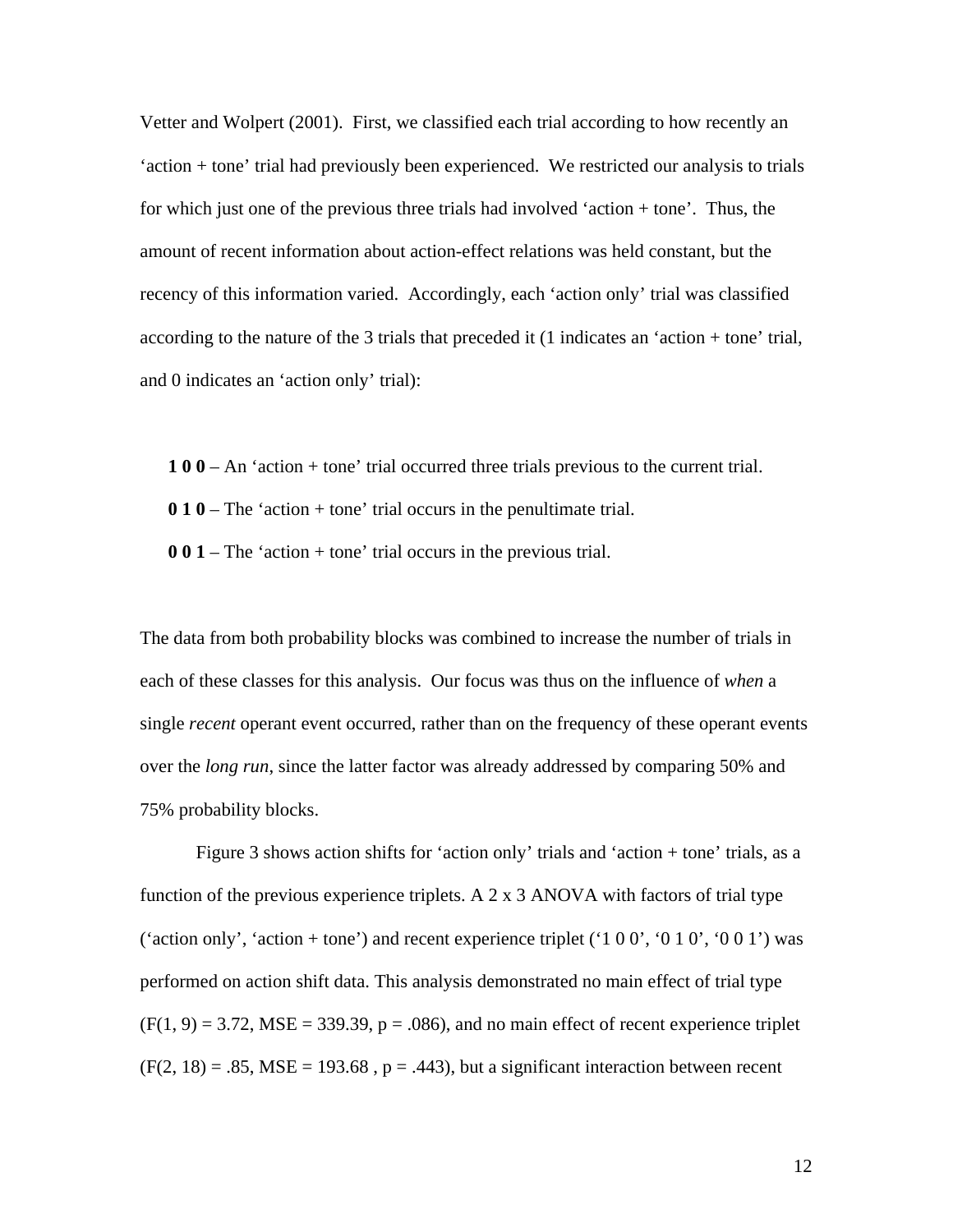experience triplet and action trial type  $(F(2, 19) = 3.56, MSE = 492.83, p = .05)$ . This interaction was investigated further by simple effects t-tests. These showed that the interaction arose because 'action only' trials which involved more recent 'action + tone' experience ( $0\ 0\ 1$ ) showed stronger binding effects than trials with penultimate experience triplet ('0 1 0'; t(9) =  $-$  2.64, SD = 24.95, p = .027). In contrast, the corresponding comparison for 'action + tone' trials was not significant (t(9) = 2.01, SD = 22.32, p= .075). In addition, the '1 0 0' vs. '0 0 1' comparison was not significant for both 'action only' trials  $(t(9) = -1.81, SD = 35.25, p = .104)$  and 'action + tone' trials  $(t(9) = 1.28, SD = 21.50, p = .232)$ . To summarise, recent experience generates a predictive shift in the awareness of action on 'action only' trials, but not a significant change in inferential action awareness on 'action + tone' trials.

[Figure 3 about here]

#### **Discussion**

We have investigated shifts in the perceived time of voluntary actions towards a subsequent effect, under a number of different action-effect relations. First, we replicated the shift reported previously in studies of intentional binding (Haggard, Clark, & Kalogeras, 2002). Second, we showed that the magnitude of this shift depends both on the long-run probability of actions being followed by the effect, and also on the actual occurrence of the effect on the current trial. That is, actions which were not followed by effects nevertheless showed binding in blocks where an effect was highly probable, but not in blocks where an effect was less probable. Third, in addition to these relatively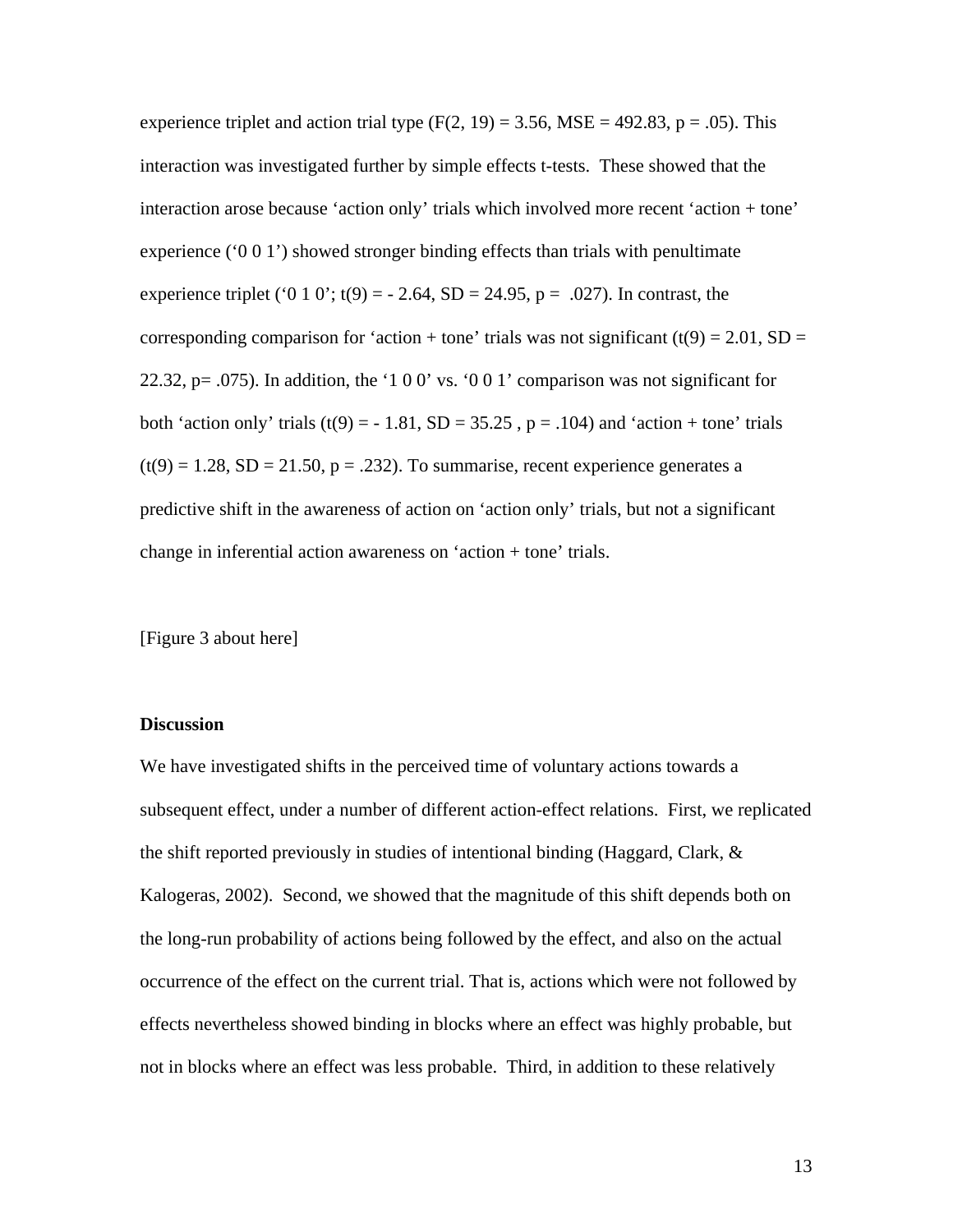long-term effects operating over an entire block, we showed an effect of recent operant experience. Very recent reinforcement of the action-effect relation increased binding on action only trials, compared to identical experience in the more distant past.

To investigate influences on action awareness, we used an intentional binding paradigm developed in our previous work (Haggard, Aschersleben, Gehrke, & Prinz, 2002; Haggard, Clark, & Kalogeras, 2002), and based on Libet et al's event timing method. This method has proved to be one of the few viable experimental approaches to conscious experience of voluntary action. In spite of this, the timing method has attracted considerable criticism (see Banks & Pockett, 2006, for a review). Factors such as attention and 'prior entry' (Titchener, 1908) mean that any single time estimate needs to be treated with caution. However, differences between estimates of the same physical event in different contexts can avoid some of these criticisms. In the present study, all inferences are based on shifts in the perceived time of action relative to a baseline condition. We thus focus on differences in action awareness between conditions, rather than the time of action awareness on individual trials.

Current theories suggest two possible sources of the conscious awareness of operant action. Action awareness might depend on predictive motor control processes, such as efferent motor command signals (e.g. Blakemore, Wolpert, & Frith, 2002). Alternatively, awareness of action may arise from inferential 'sense-making' processes, which use sensory evidence about physical events (e.g. Wegner & Wheatley, 1999).

Our results suggest that *both* predictive and inferential processes contribute to the conscious awareness of operant action. The relative contribution of each of these processes seems to be context dependent. When we can predict the consequences of our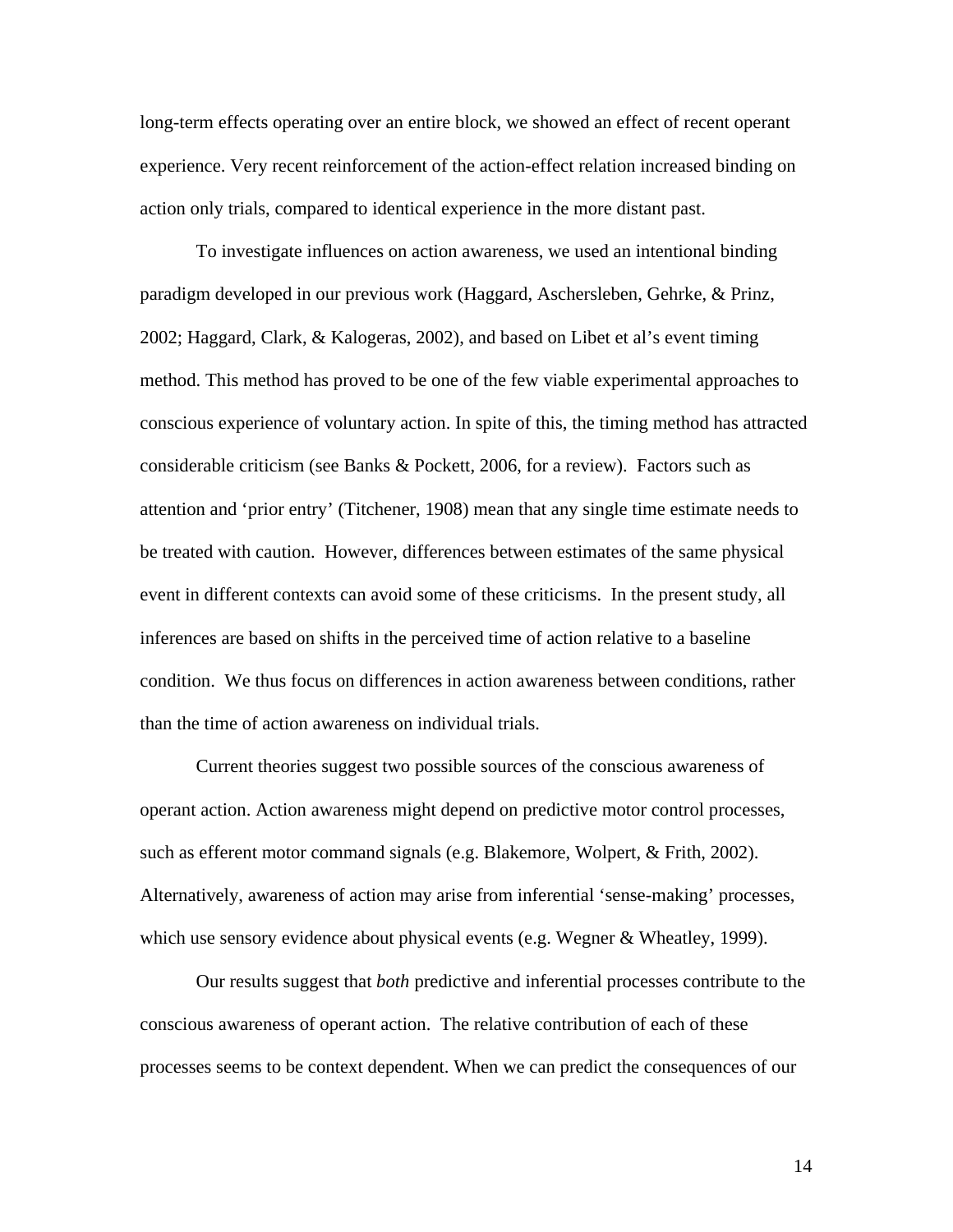actions, as in a high action-effect contingency block, the awareness of action reflects these predictions. This would provide us with a *predictive* sense of our own agency. In addition, our results show clear evidence that inferential processes also influence the conscious awareness of operant action; the occurrence of a tone *after* the action influenced the perceived time of the action. These processes could therefore be called reconstructive or postdictive (Haggard, 2005). Our experiment used an indirect measure of sense of agency, based on the perceived time of individual actions. We show that the experience of agency resulting from prediction, and that arising from inference, have similar effects on time perception. However, we cannot rule out the possibility that the two processes differ in other phenomenal aspects. This would be a fruitful point for further study using phenomenologically richer measures.

The interaction between predictive and inferential processes is of particular interest. Figure 2 suggest that this interaction is less than additive. An estimate of the predictive process comes from the binding of 'action only' trials in the 75% block, while an estimate of the inferential process comes from the binding of 'action + tone' in the 50% block. Interestingly, the amount of binding in the 'action + tone' trials of the 75% probability blocks was not a simple linear sum of predictive shifts and inferential shifts, but was similar in size to each shift individually. Estimates of the time of action seem to involve an underadditive combination of two quite different kinds of information. Moreover, these two kinds of information become available at different times. We now speculate on the principles governing this cognitive combination of information, resulting in a sense of agency.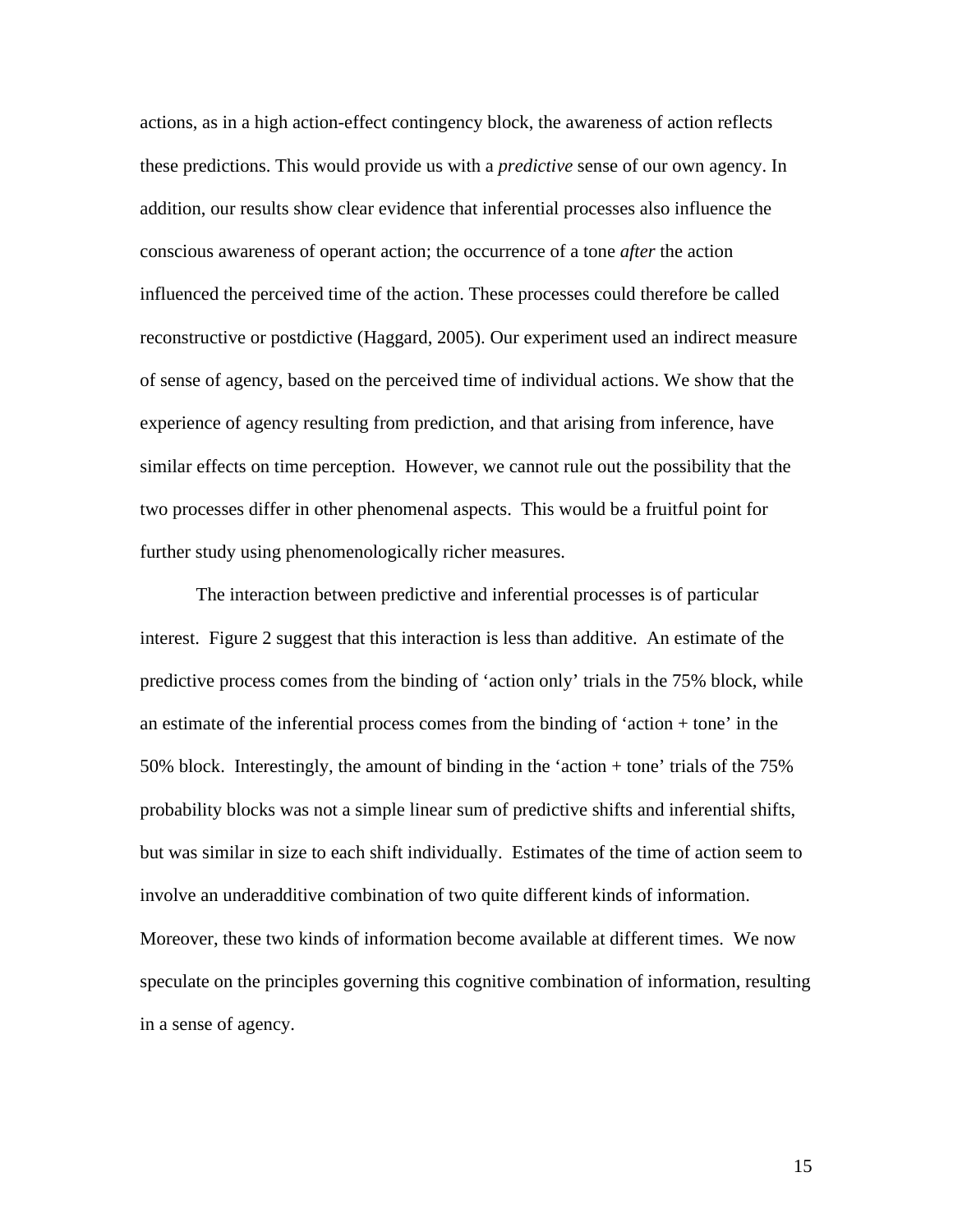The best developed framework for explaining the combination of different sources of information in such settings is the Bayesian approach. Specifically, this describes a method for the combining prior knowledge or beliefs, and new sensory data (Chater, Tenenbaum, & Yuille, 2006). A Bayesian framework weights each of these sources according to its reliability. For example, given a strong prior and noisy sensory feedback, a good estimate should rely heavily on prior information. Given a weak prior and reliable sensory feedback, a good estimate should rely heavily on sensory feedback. We propose that a form of Bayesian integration underpins 'sense of agency' as measured by intentional binding. In this context, we consider the prior to be the knowledge about the action-effect relation built up over the course of the block. The various sources of information about the time of action on the current trial are regarded as sensory data, including efferent and somatosensory information, and the auditory information about the beep following the action.

Where effect probability is high (as in the 75% probability condition) there should be a strong prior representation of the action-effect relation. This strong prior representation should make clear predictions about the occurrence of an effect. Consequently, a predictive shift in the awareness of action towards an expected tone should occur, even in the absence of the tone.

Alternatively, where effect probability is low (as in the 50% probability condition) there should be a weak representation of the action-effect relation. As a result, clear predictions about the occurrence of the effect after any particular action are not possible. In this case, the only evidence about the action comes from current sensory data. Since there is not enough evidence to predict the occurrence of the tone, the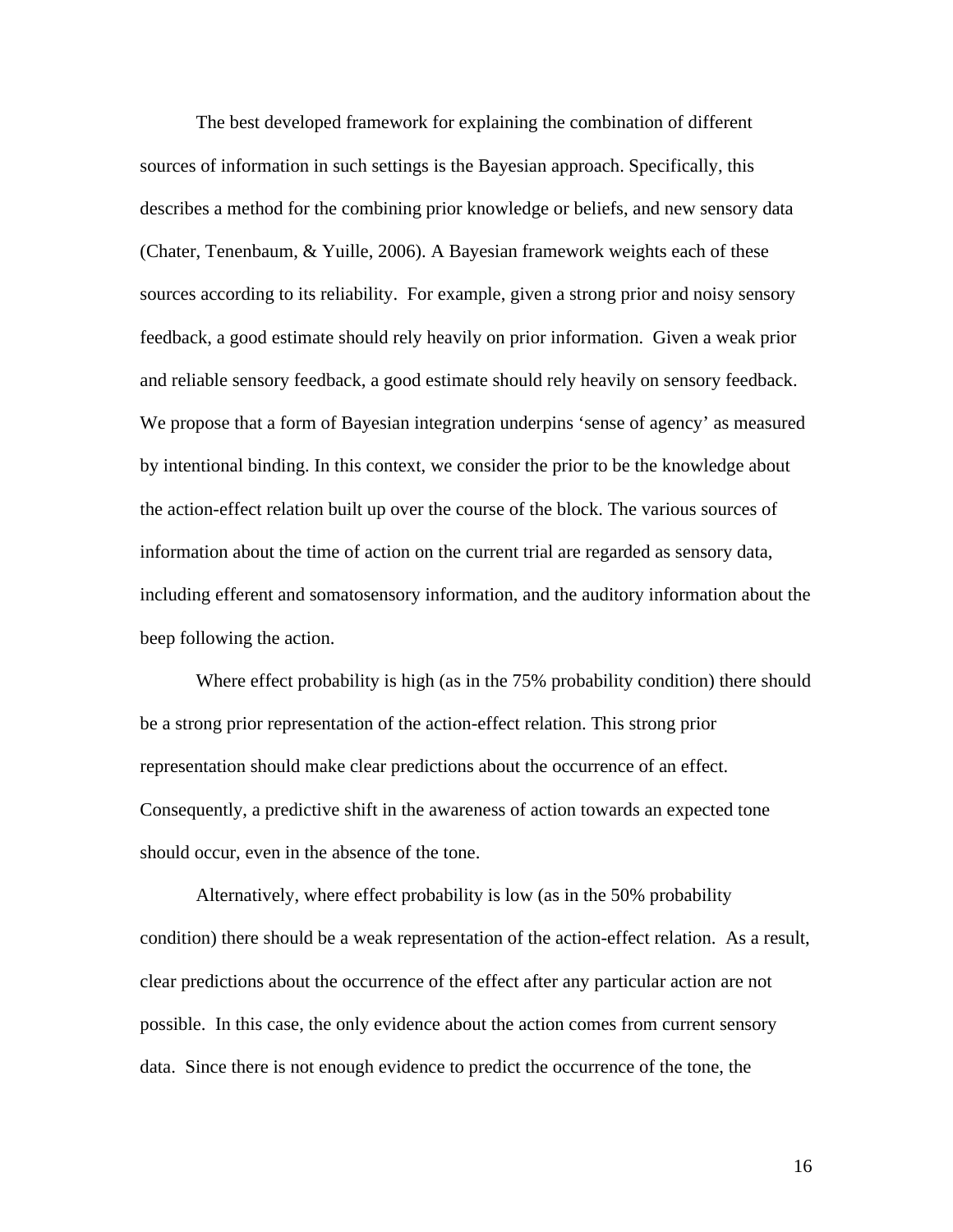modulation of action awareness due to *predicting* the tone is absent. If, however, the tone is actually experienced, it may still modulate the experience of action, but will now do so postdictively rather than predictively.

Thus, two dissociable representations of the tone contribute to action awareness, a predictive one and a sensory one. Lau, Rogers, and Passingham (in press) used a Bayesian framework to model the perceived onset of actions and intentions as a weighted mixture of information about preparation and about actual motor activity. This framework fits well with our interpretation, which extends the application of the Bayesian approach to agency and the effects of action. Furthermore, we suggest that the awareness of action involves integration not only of different signals from a single trial, but also the integration of predictions based on previous trials with information from sensory events on the current trial.

The time course over which information about action is built up may be an important clue to this interaction. Specifically, predictive information about actions and effects may operate only over the brief timescale of motor preparation, and may be discarded when sensory evidence makes inference possible. Predictions may be based on an internal forward model (Blakemore, Wolpert and Frith, 2002). This representation is available for the control of action and on-line guidance of behaviour, but does not outlast the current action. Sensory feedback provides more precise evidence about actions and their effects. This evidence becomes available only after a short sensory delay, but can then be transferred to memory. Thus, reliable and enduring sensory evidence replaces short-lived predictive estimates. We suggest that awareness of action therefore switches from a predictive to an inferential source as the action itself occurs, and as sensory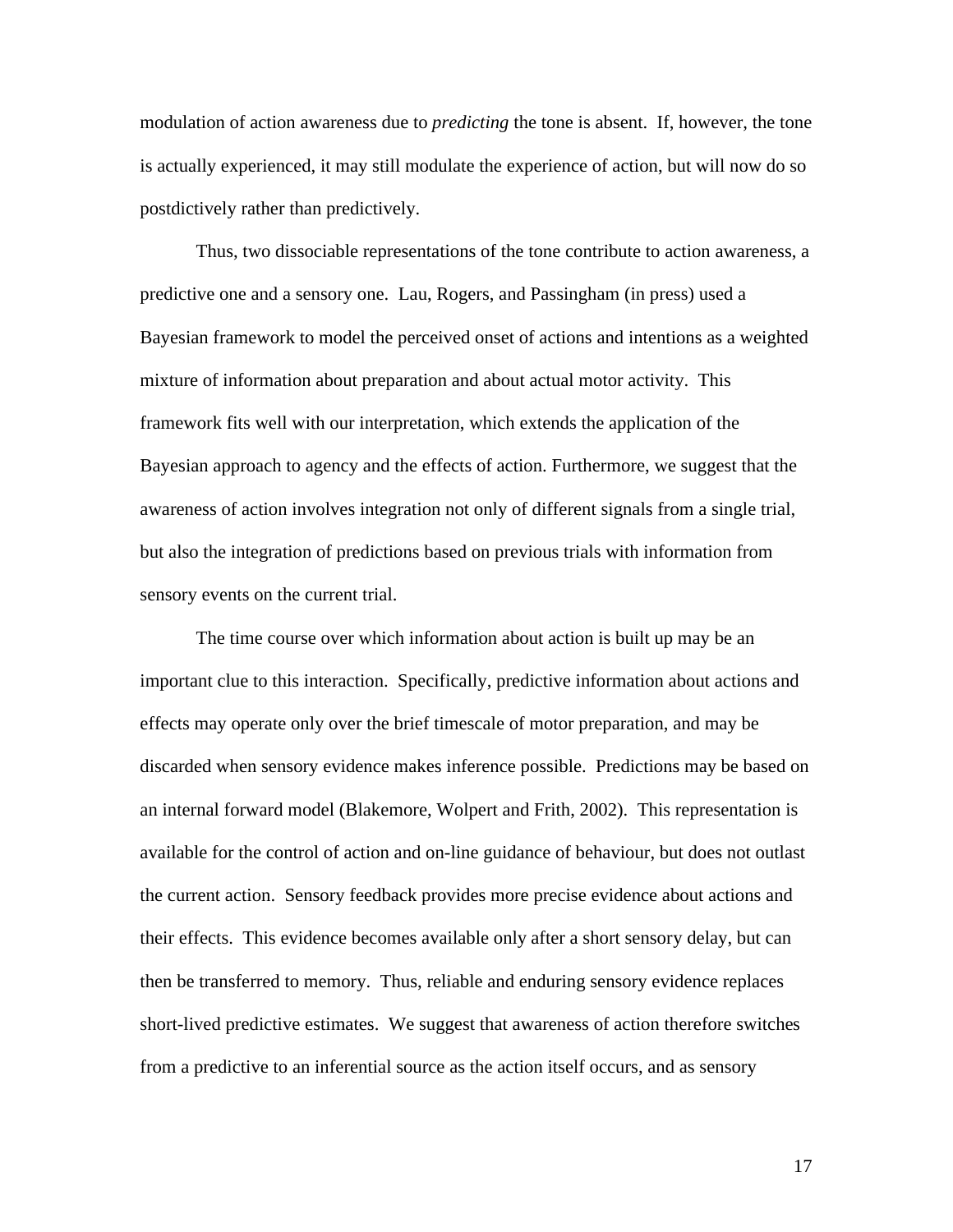information becomes available. This time-varying mixture of predictive and inferential information may ensure that our experience of our own action is an optimal reflection of the actual relation between our voluntary motor system and the outside world.

The present study also investigated the modulation of predictive and inferential influences by recent prior experience. We believe this is the first report of experiencedependent effects on action awareness. We show that very recent prior experience influences the predictive contribution to action awareness, but not the inferential contribution. In particular, 'action only' trials showed significant binding only when they immediately followed an 'action + tone' trial. Even a single intervening trial which did not involve any experience of agency (e.g., '0 1 0' trials) was sufficient to abolish the predictive binding effect. A similar effect of recent prior experience on predictive motor control of grasping was reported by Whitney, Vetter and Wolpert (2001). In that study, participants made upward movements of a lever with their left hand which in turn either did or did not cause a lever held in their right hand to move. Participants were instructed to keep the right hand as still as possible. This design enabled the experimenters to obtain a measure of anticipatory grip force modulation in the right hand on trials where the left hand movement did not cause a movement of the right hand. Interestingly, the more recently a perturbation of the right hand had occurred within the previous three trials, the greater the anticipatory grip force modulation. This shows that the motor system uses short term predictions based on recent sensorimotor experience. Our result is based on a similar sequential analysis of trials. We show that action awareness reflects short-term learning in the same way as Whitney et al.'s measure of motor performance. This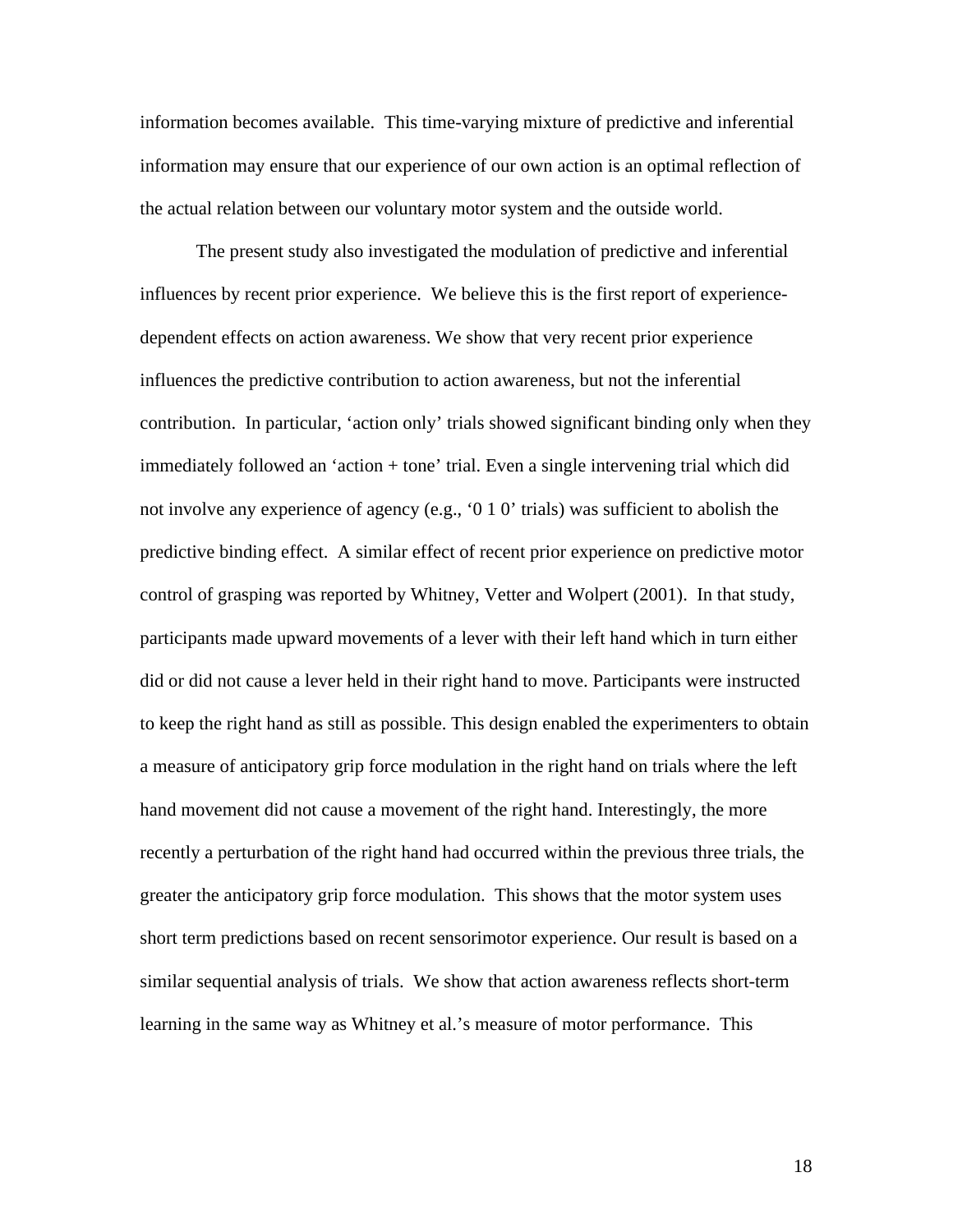supports the account that conscious awareness of action is, in part, subserved by predictions made by the motor control system.

To conclude, this study distinguishes between two processes that contribute to the conscious awareness of intentional actions. Inferential processes enable an evidencebased experience of action, akin to general 'sense-making' mechanisms of cognition. In addition, predictions, perhaps based on copies of efferent commands within the motor system, and built up over the course of previous actions, also influence the conscious awareness of intentional action, and contribute to the sense of agency. The consistency of the action-effect relation influences action awareness over long time scales, reflecting the overall probability of an action causing an effect, *and* over the shorter timescale of recent experience of actions causing effects. Finally, the predictive component operates in advance of the action. After the action itself, predictive estimates appear to be replaced by an inference-based representation. Thus, action awareness represents a dynamic fusion of predictive and inferential processes in the brain.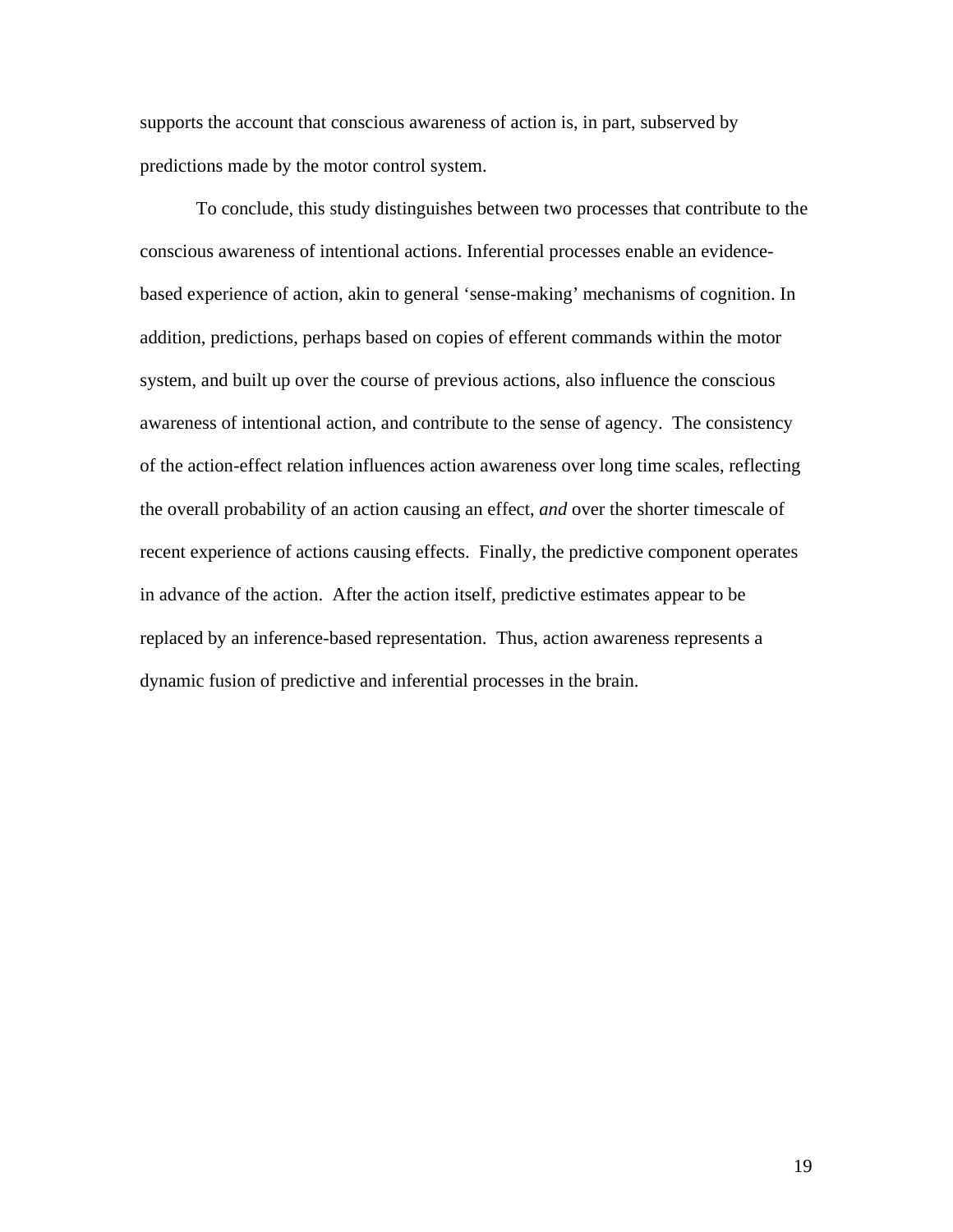## **References**

- Banks, W. P., & Pockett, S. (2006). Libet's work on the neuroscience of free will. In M. Velmans (Ed.) *The Blackwell Companion to Consciousness*. Cambridge, England: Blackwell.
- Blakemore, S-J, Wolpert, D. M., & Frith, C. D. (2002). Abnormalities in the awareness of action. *Trends in Cognitive Sciences, 6(6)*, 237-242.
- Chater, N., Tenenbaum, J. B., & Yuille, A. (2006). Probabilistic models of cognition: Conceptual foundations. *Trends in Cognitive Sciences, 10(7),* 287-291.
- Churchland, P. (1984). *Matter and Consciousness*. Cambridge: MIT Press.
- Dickinson, A. (1994). Instrumental conditioning. In N. J. (Ed.) *Animal learning and conditioning* (pp. 45-79). New York: Academic Press.
- Fried, I. Katz, A., McCarthy, G., Sass, K. J., Williamson, P., Spencer, S. S., & Spencer, D. D. (1991). Functional organisation of human supplementary motor cortex studied by electrical stimulation. *Journal of Neuroscience, 11*, 3656-3666.
- Haggard, P. (2005). Conscious intention and motor cognition. *Trends in Cognitive Sciences*, *9*, 290-295.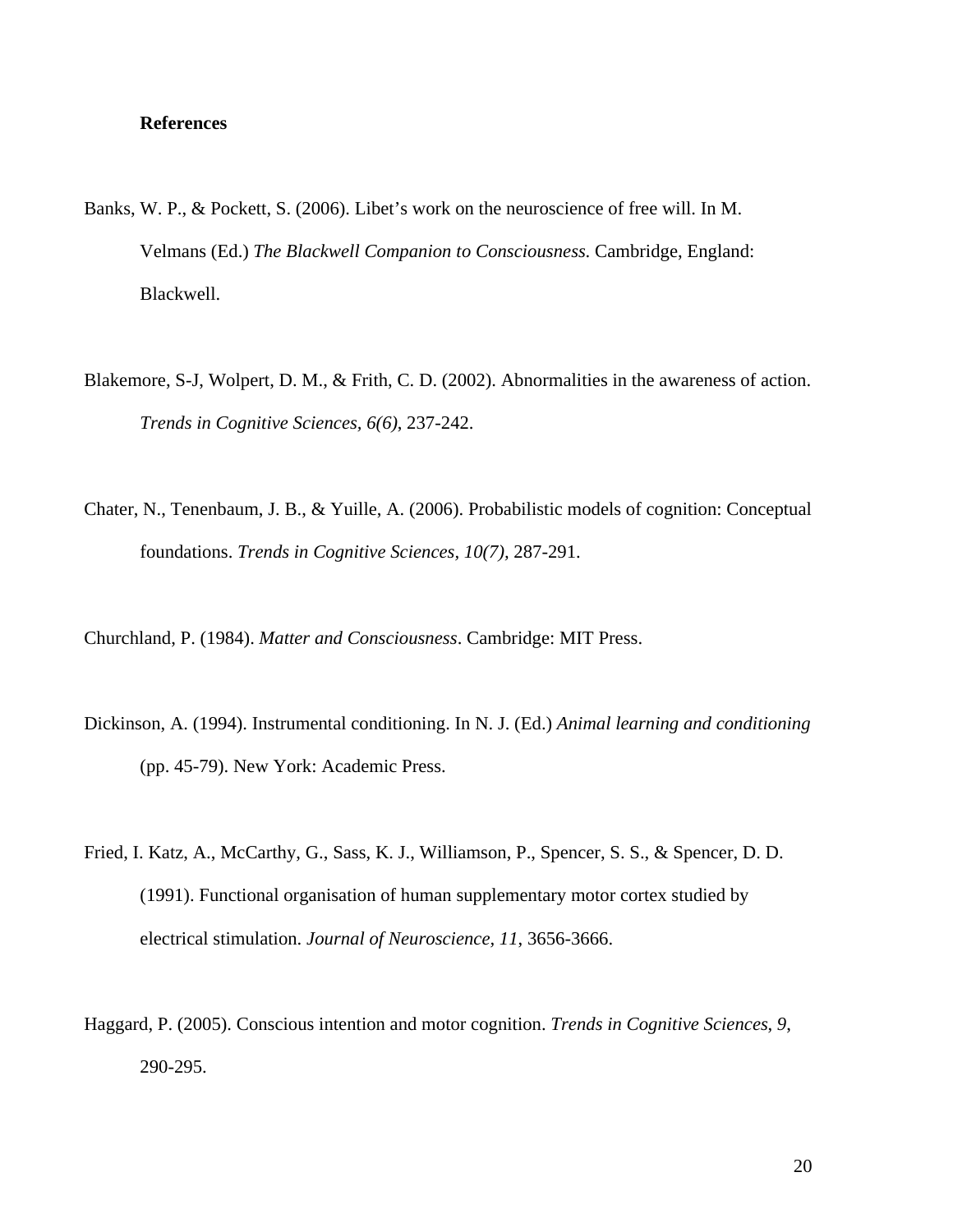- Haggard, P., Aschersleben, G., Gehrke, J., & Prinz, W. (2002). Action, binding and awareness. In W. Prinz & B Hommel (Eds.) *Common Mechanisms in Perception and Action* (Attention and Performance, Vol. XIX, pp266-285). Oxford, UK: Oxford University Press.
- Haggard, P., Clark, S., & Kalogeras, J. (2002). Voluntary action and conscious awareness. *Nature Neuroscience, 5(4)*, 382-385.
- Haggard, P. & Cole, J. (in press). Intention, attention, and the temporal experience of action. *Consciousness and Cognition*.
- Johansson, P., Hall, L., Sikstrom, S., & Olsson, A. (2005). Failure to detect mismatches between intention and outcome in a simple decision task. *Science, 310*, 116-119.
- Kording, K. P. & Wolpert, D. M. (2004). Bayesian integration in sensorimotor learning. *Nature, 427*, 244-247.
- Libet, B., Gleason, C. A., Wright, E. W. & Pearl, D. K. (1983). Time of conscious intention to act in relation to onset of cerebral activity (readiness potential): The unconscious initiation of a freely voluntary act. *Brain, 106*, 623-642.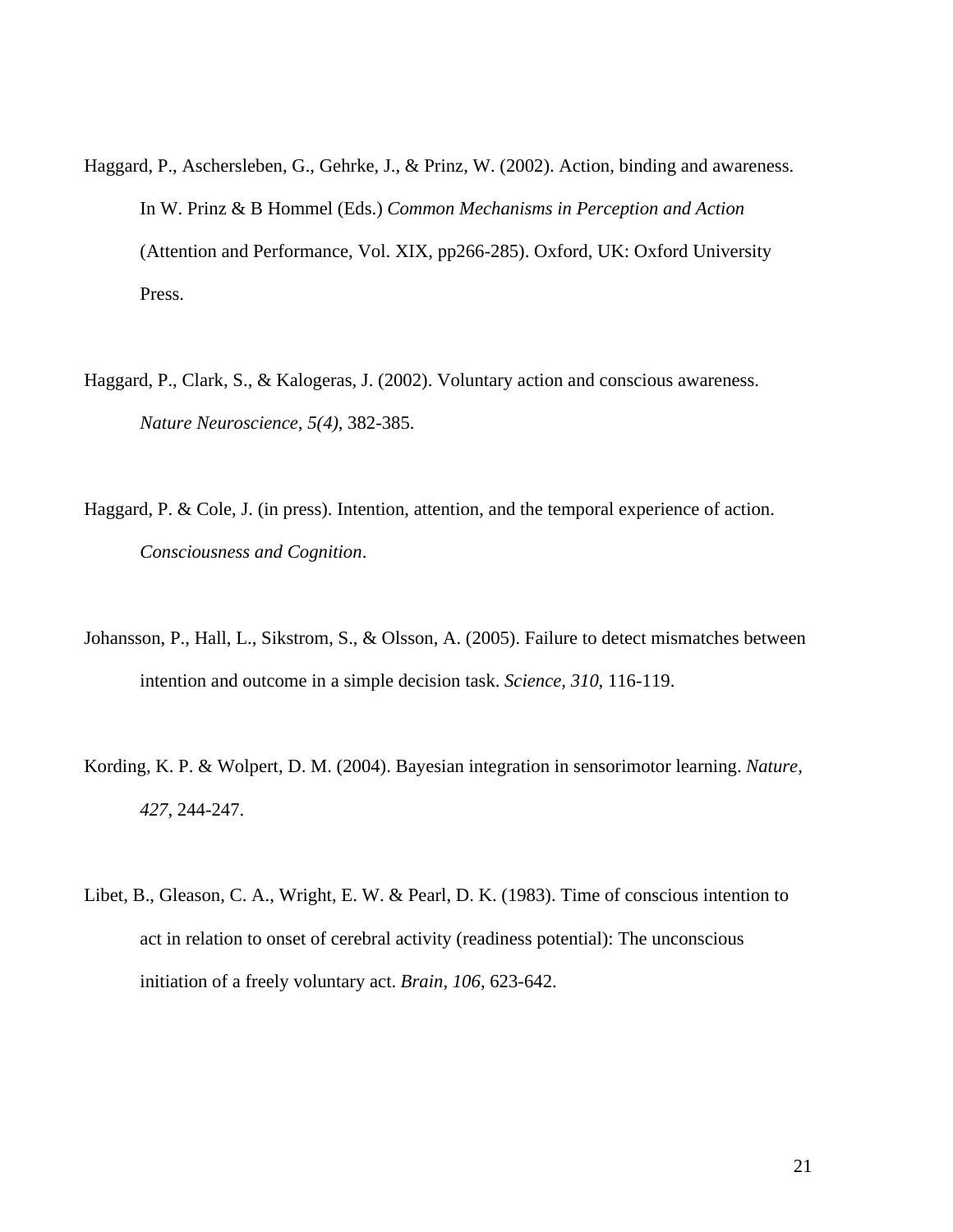- Lau, H. C., Rogers, R. D., & Passingham, R. E. (in press). Manipulating the experienced onset of intention after action execution. *Journal of Cognitive Neuroscience*.
- Ramachandran, V. S. & Hirstein, W. (1998). The perception of phantom limbs. *Brain, 121*, 1603-1630.

Thorndike, E. L. (1911). *Animal Intelligence*. New York: Macmillan.

Titchener, E. B. (1908). *Lectures on the elementary psychology of feeling and attention*. New York: MacMillan.

Wegner, D. M. (2002). *The Illusion of Conscious Will*. Cambridge, MA: MIT Press.

- Wegner, D. M. & Wheatley, T. (1999). Apparent mental causation: sources of the experience of will. *American Psychologist, 54(7)*, 480-492.
- Whitney, A. G., Vetter, P., & Wolpert D. M. (2001). The influence of previous experience on predictive motor control. *NeuroReport, 12(4)*, 649-653
- Wolpert, D. M. & Ghahramani, Z. (2000). Computational principles of movement neuroscience. *Nature Neuroscience, 3*, 1212-1217.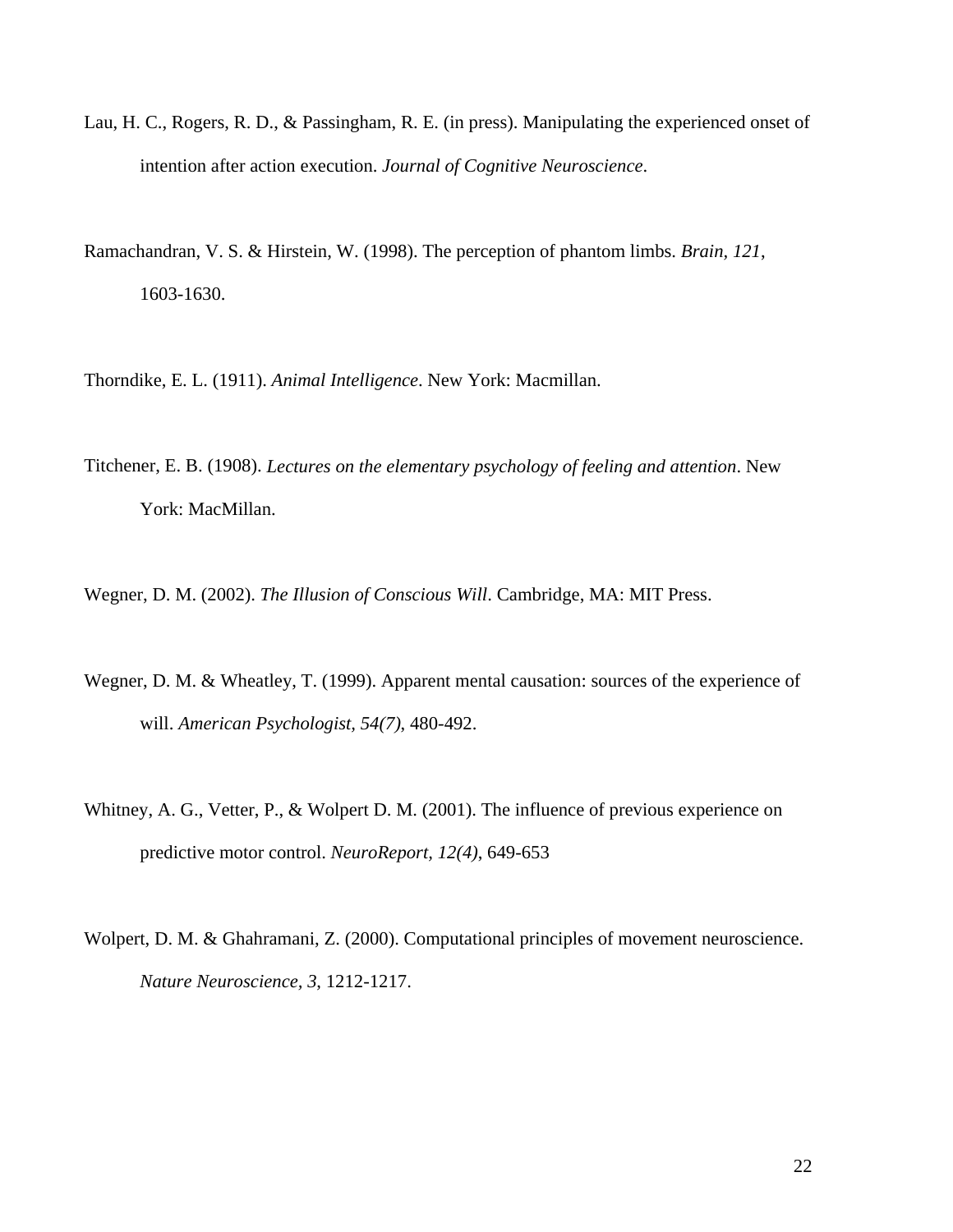Table 1. Mean judgment errors in ms (SD across subjects) and shifts relative to baseline conditions in ms.

|                            | <b>Judged Event</b>       | Mean $(SD)$ | Mean shift from    |
|----------------------------|---------------------------|-------------|--------------------|
|                            |                           | judgement   | baseline (ms) (sd) |
|                            |                           | error(ms)   |                    |
| <b>Baseline conditions</b> |                           |             |                    |
|                            | Action                    | $-73(95)$   |                    |
| <b>Operant actions</b>     |                           |             |                    |
| 50 % probability           | Action only               | $-68(99)$   | 5(85)              |
|                            | Action (followed by tone) | $-60(104)$  | 13 (90)            |
| 75% probability            | Action only               | $-57(98)$   | 16(84)             |
|                            | Action (followed by tone) | $-60(92)$   | 13 (80)            |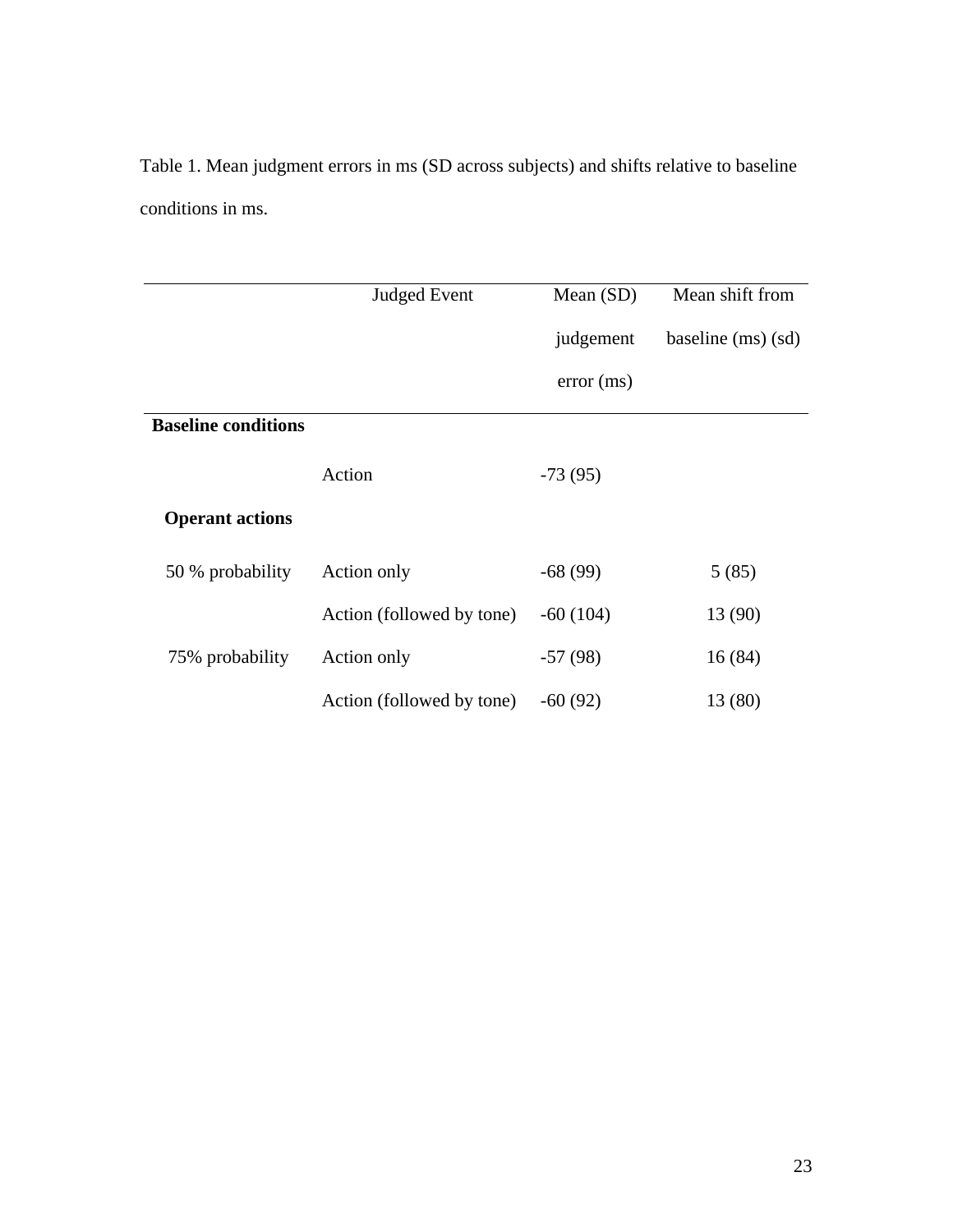# Figure Caption

*Figure 1*. Schematic of the experimental set-up used in the study.

*Figure 2*. Mean baseline-corrected action estimates (ms) for each probability block, and for 'action only' and 'action + tone' trials. Bars show standard error across subjects.

*Figure 3*. Mean baseline-corrected action estimates (ms) as a function of experience of action-effect relation on the immediately preceding three trials, for 'action only' and 'action + tone' trials. See text for further explanation.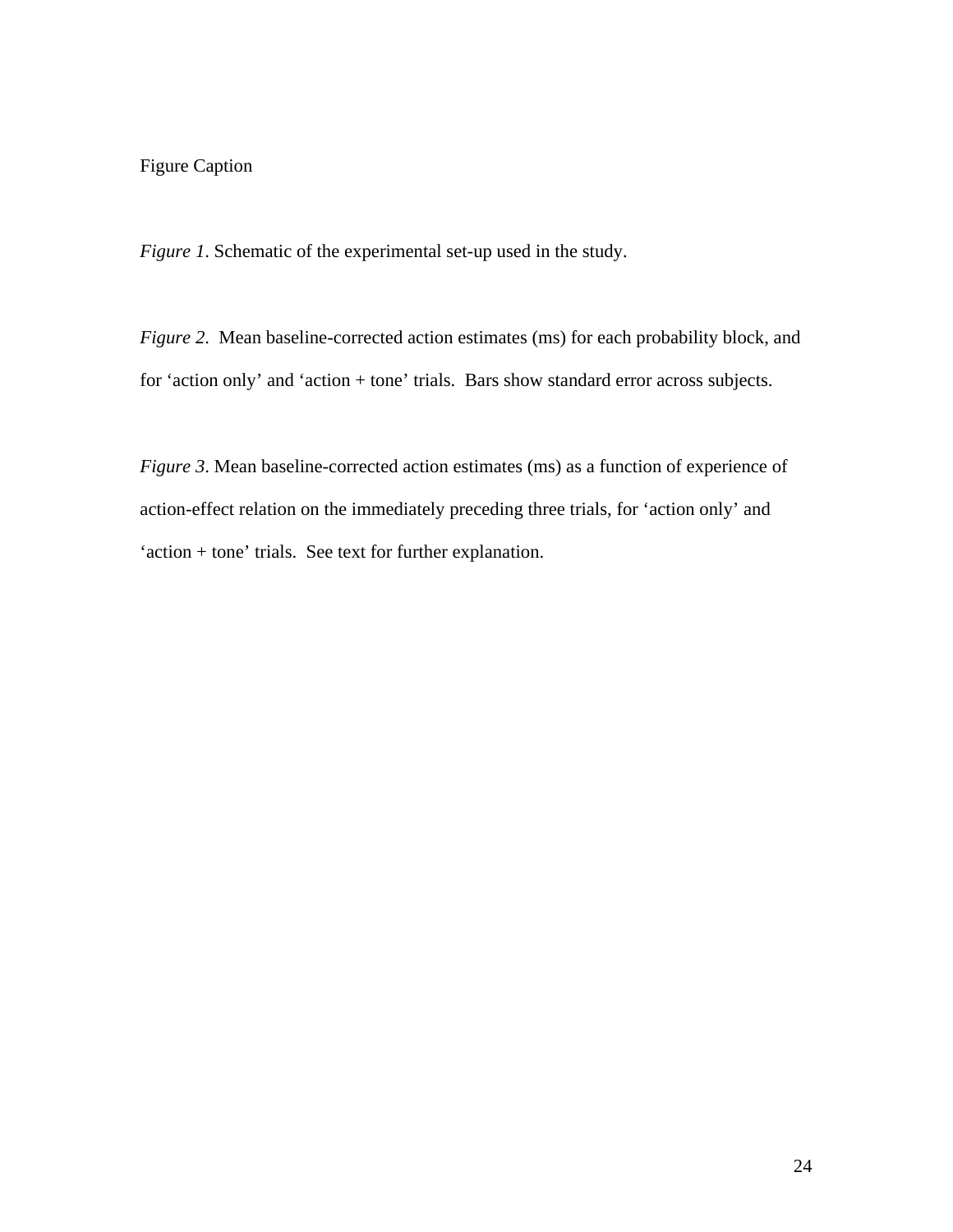

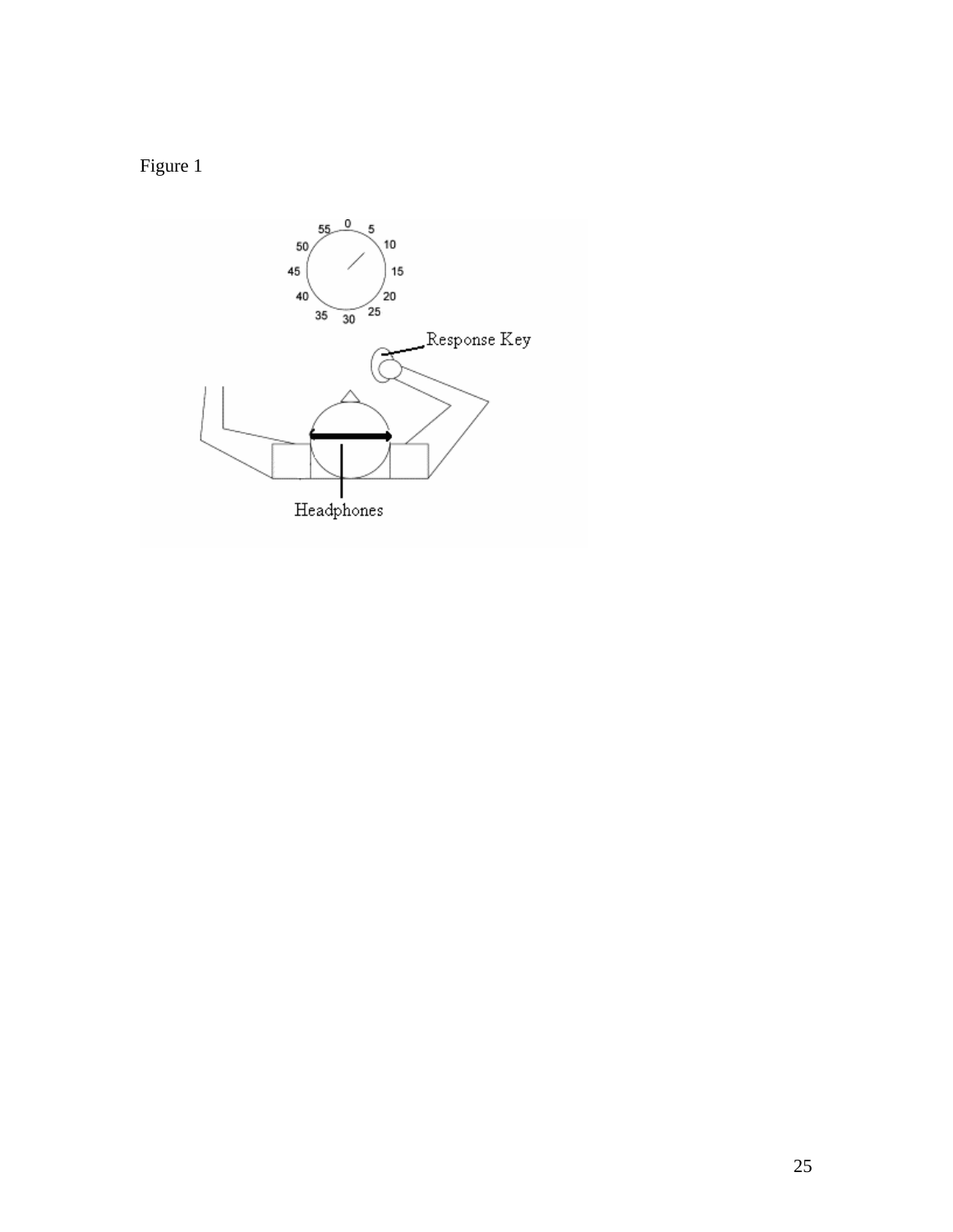Figure 2